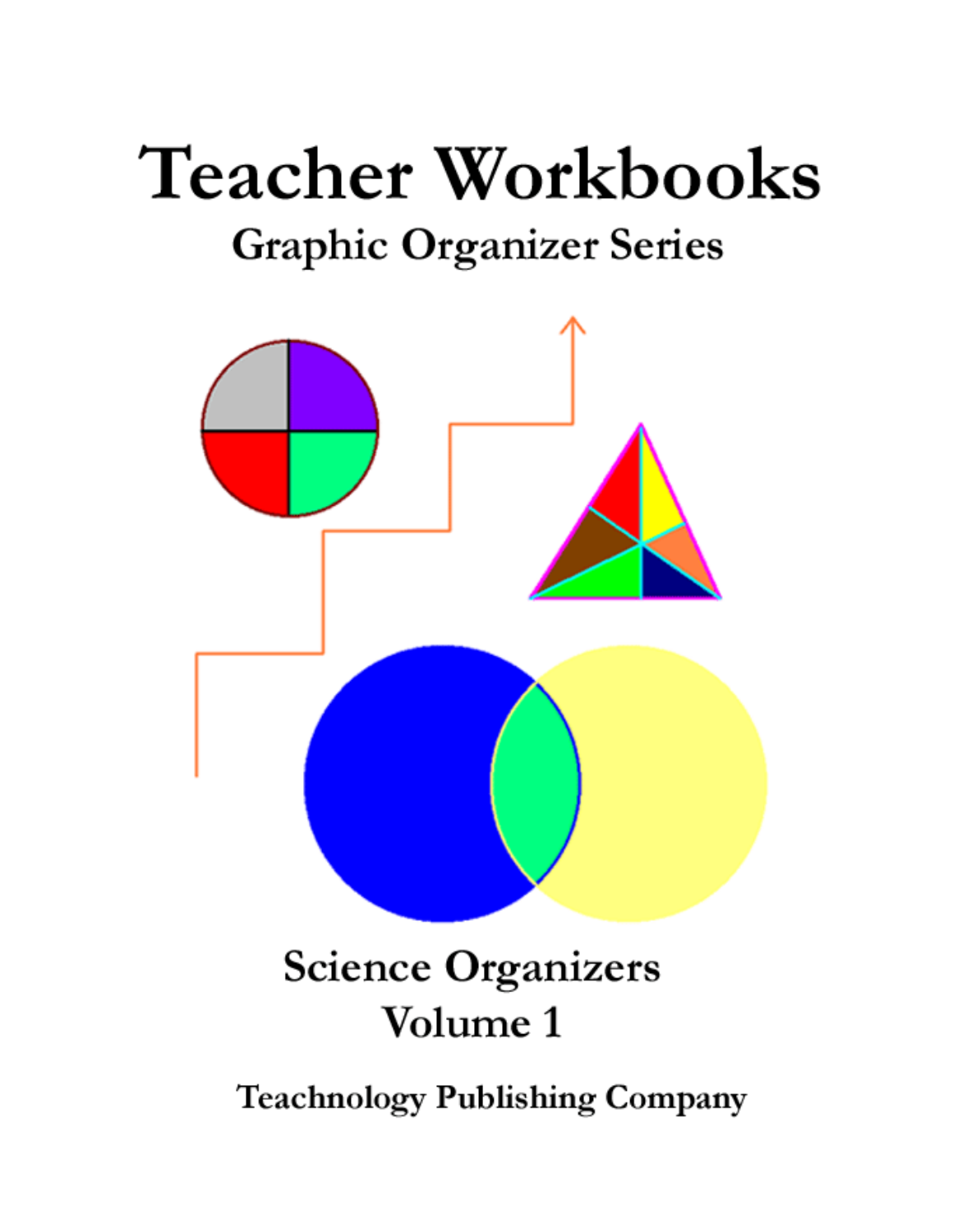# Teacher Workbooks

Graphic Organizer Series Science Organizers  $Vol.$   $1$ 

© Copyright 2003 Teachnology Publishing Company A Division of Teachnology, Inc.

For additional information, visit us at www.teach-nology.com/publishing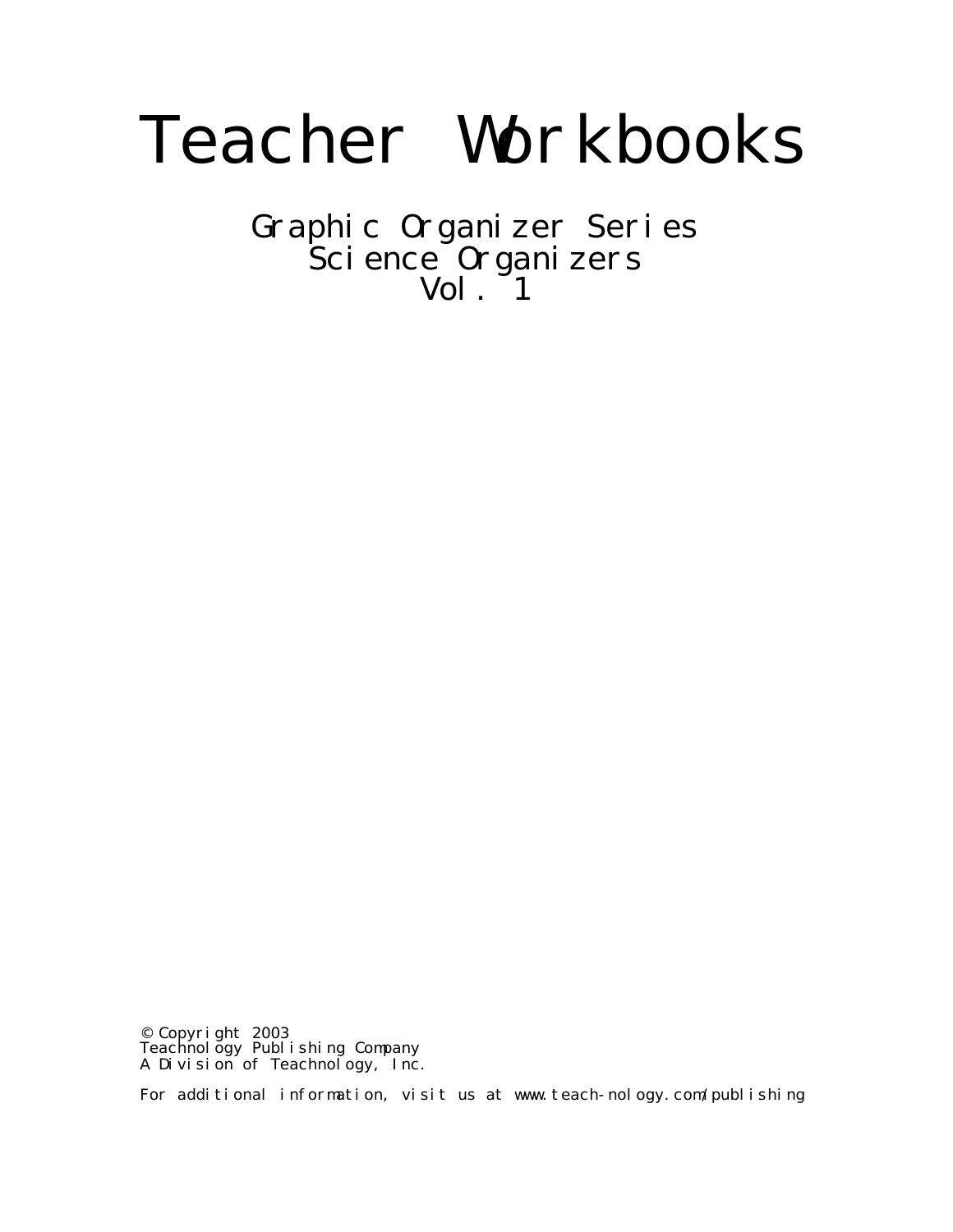### Table of Contents

#### Comparisons

#### Project Planning

#### Cycles and Chains

#### Science Vocabulary

#### Basic Science Organizers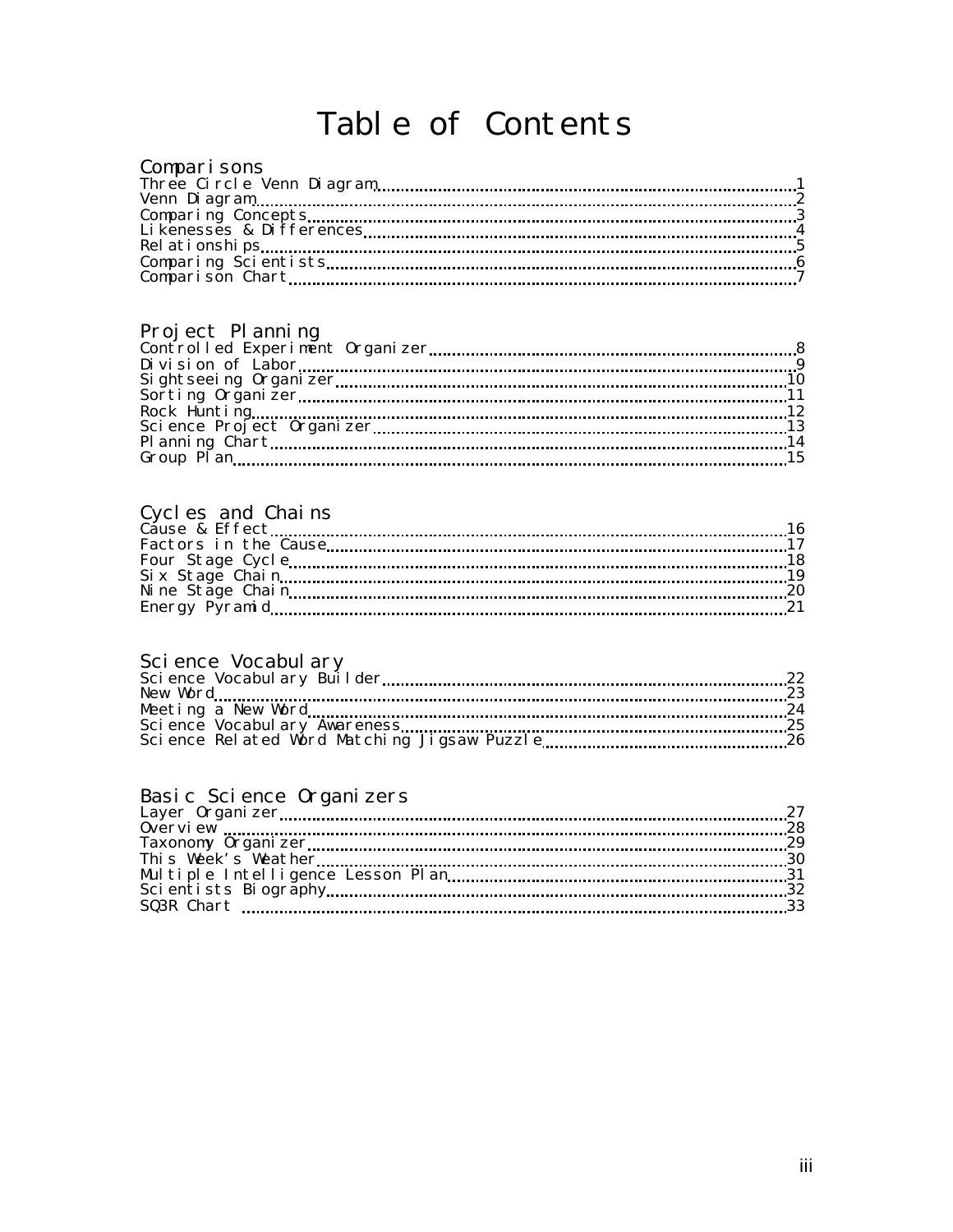| ۰<br>I٢<br>ſ<br>г. |  |
|--------------------|--|
|--------------------|--|

# Three Circle Venn Diagram

Directions: Pick three topics to compare and list the individual characteristics for each topic in the circles that correspond with the topic. Show where the topics share common characteristics in the overlap sections.

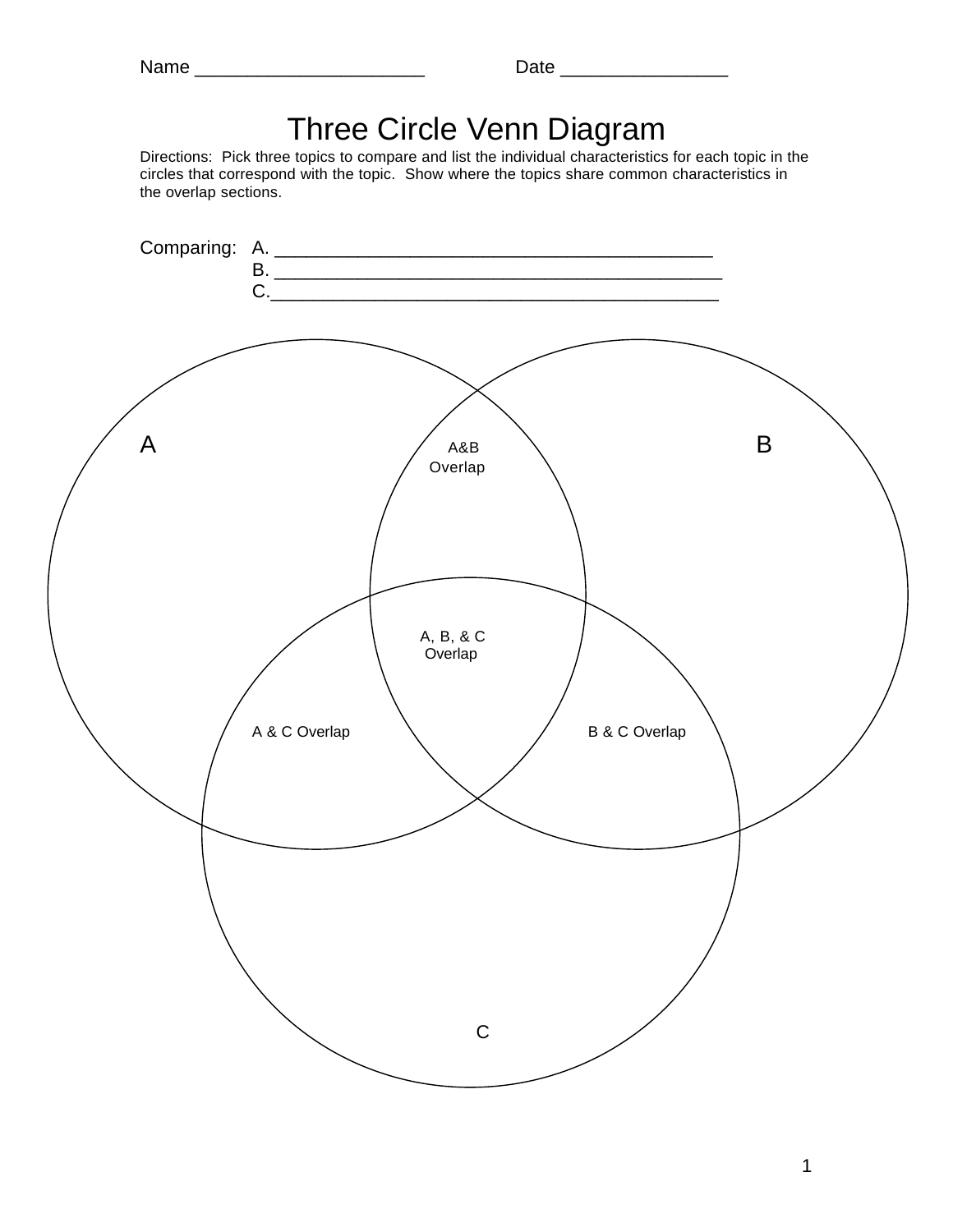| г<br>۹<br>× |
|-------------|
|-------------|



Directions: For each element related to the main topic, write the individual characteristics that describe the element in each circle with characteristics that are similar in the overlap section.

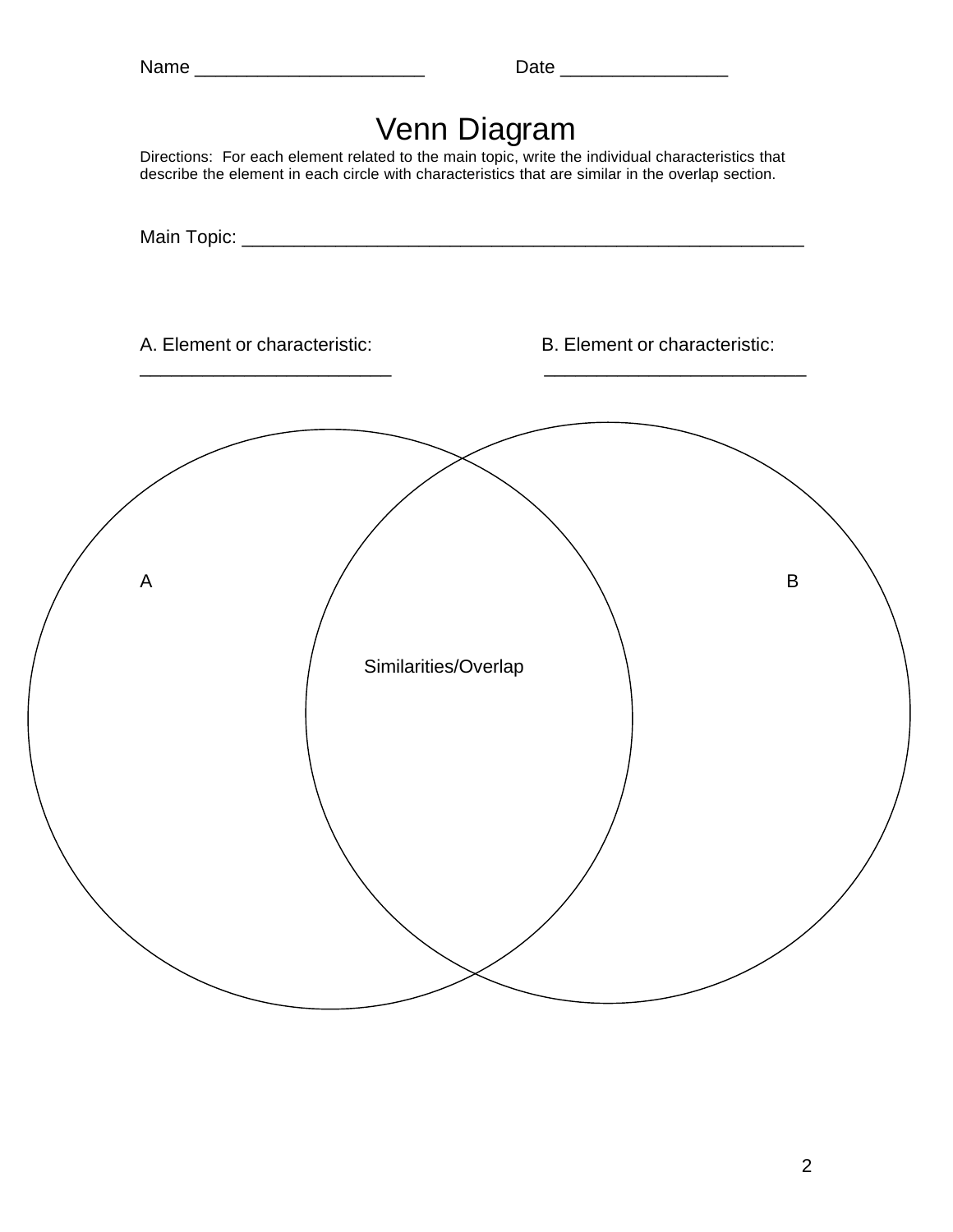| г. | .n |  |
|----|----|--|
|----|----|--|

# **Comparing Concepts**

Directions: Use this compare/contrast organizer to explore analogous as well as non-analogous characteristics of two concepts related to a given topic.

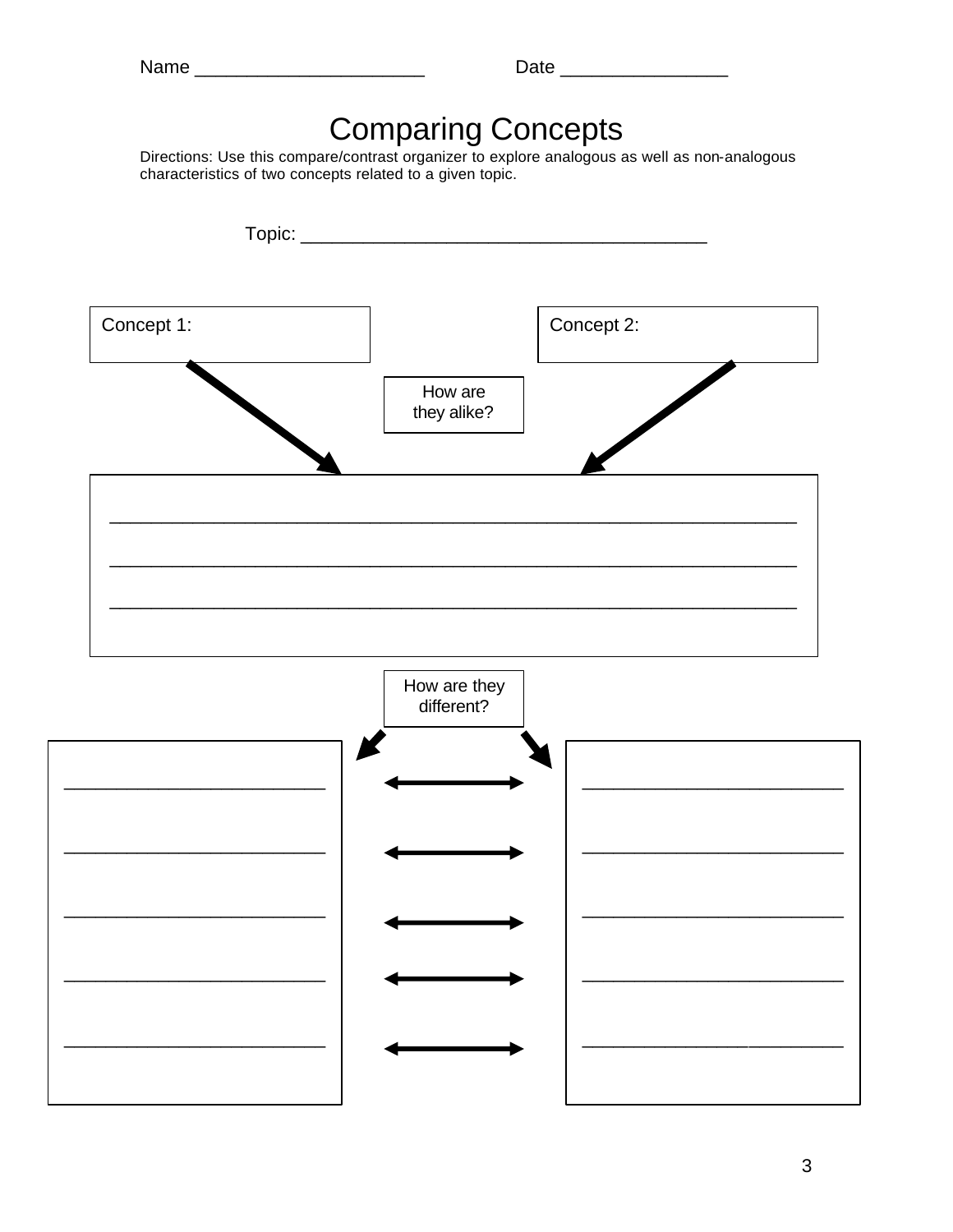# Likenesses & Differences

Directions: Use this organizer to show the relationship between two concepts.

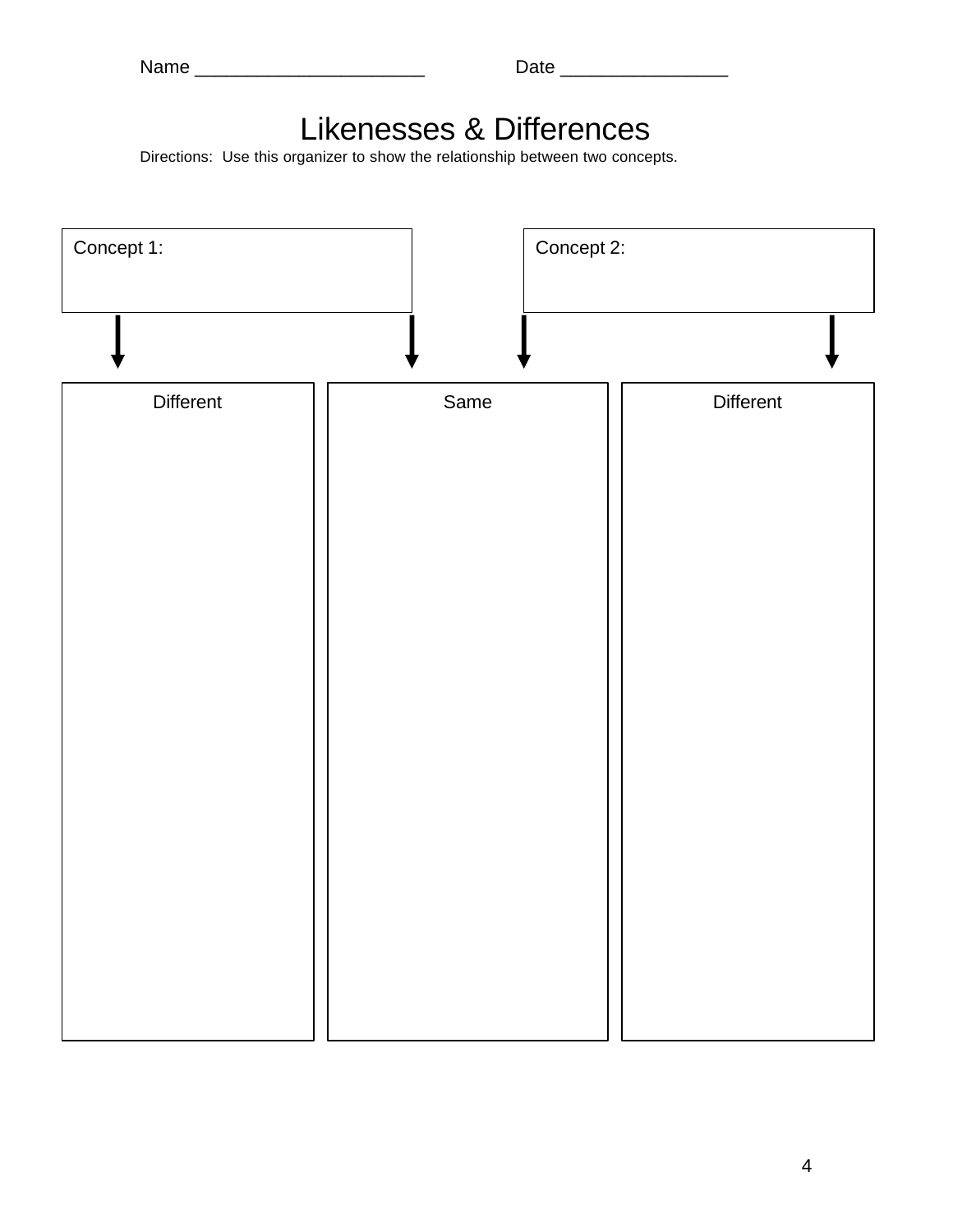# Relationships

Directions: For each concept, write how they are related.

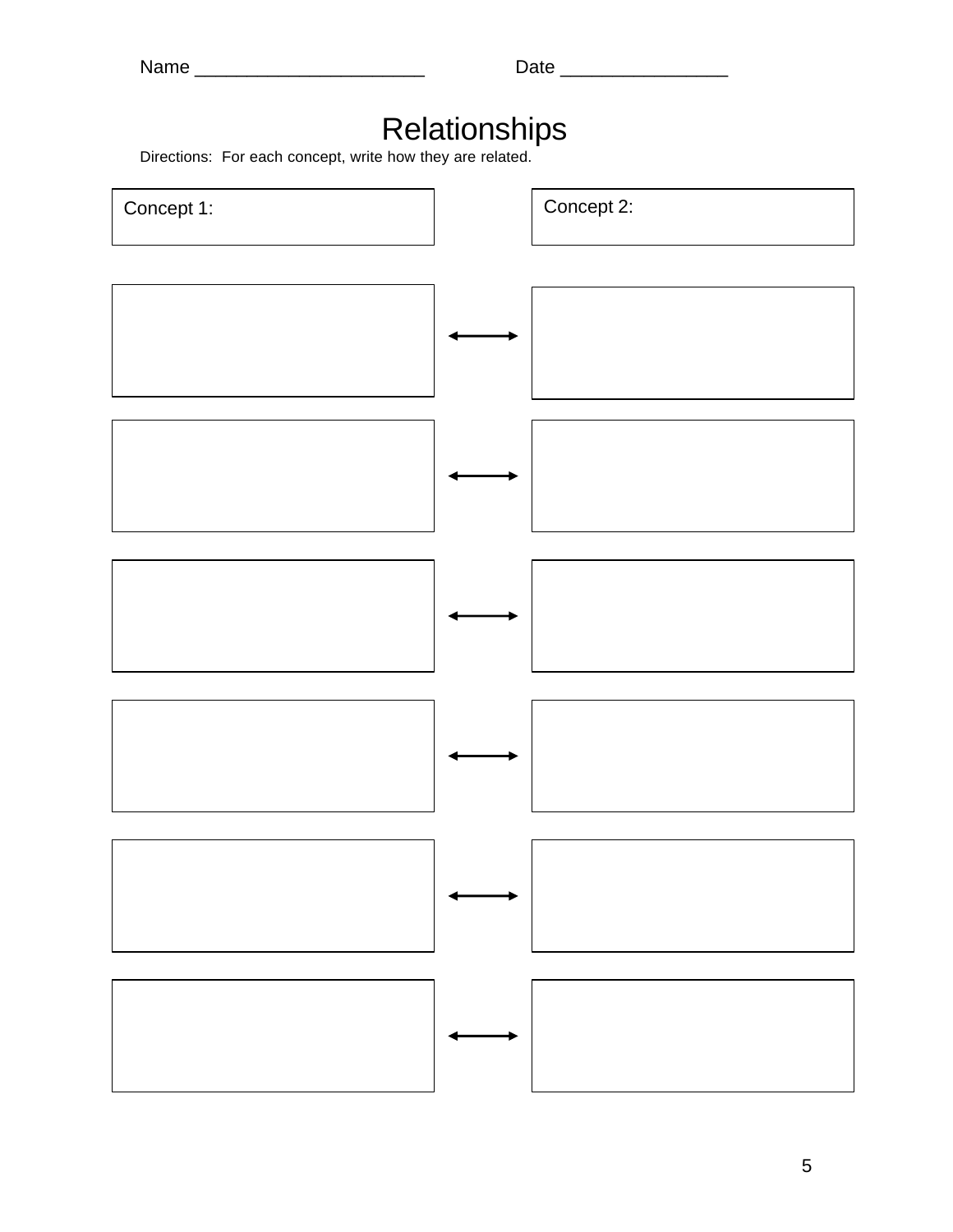### Comparing Scientists

Directions: Pick up to three but no less than two scientists to study. Complete each section.

| <b>Names</b>                    | <b>Scientist 1</b> | <b>Scientist 2</b> | Scientist 3 |
|---------------------------------|--------------------|--------------------|-------------|
| Time period:                    |                    |                    |             |
| Best known for:                 |                    |                    |             |
|                                 |                    |                    |             |
|                                 |                    |                    |             |
|                                 |                    |                    |             |
|                                 |                    |                    |             |
|                                 |                    |                    |             |
|                                 |                    |                    |             |
| Where did they study?           |                    |                    |             |
| History/background:             |                    |                    |             |
|                                 |                    |                    |             |
|                                 |                    |                    |             |
|                                 |                    |                    |             |
|                                 |                    |                    |             |
|                                 |                    |                    |             |
| Major achievements:             |                    |                    |             |
|                                 |                    |                    |             |
|                                 |                    |                    |             |
| Other pertinent<br>information: |                    |                    |             |
|                                 |                    |                    |             |
|                                 |                    |                    |             |
|                                 |                    |                    |             |
|                                 |                    |                    |             |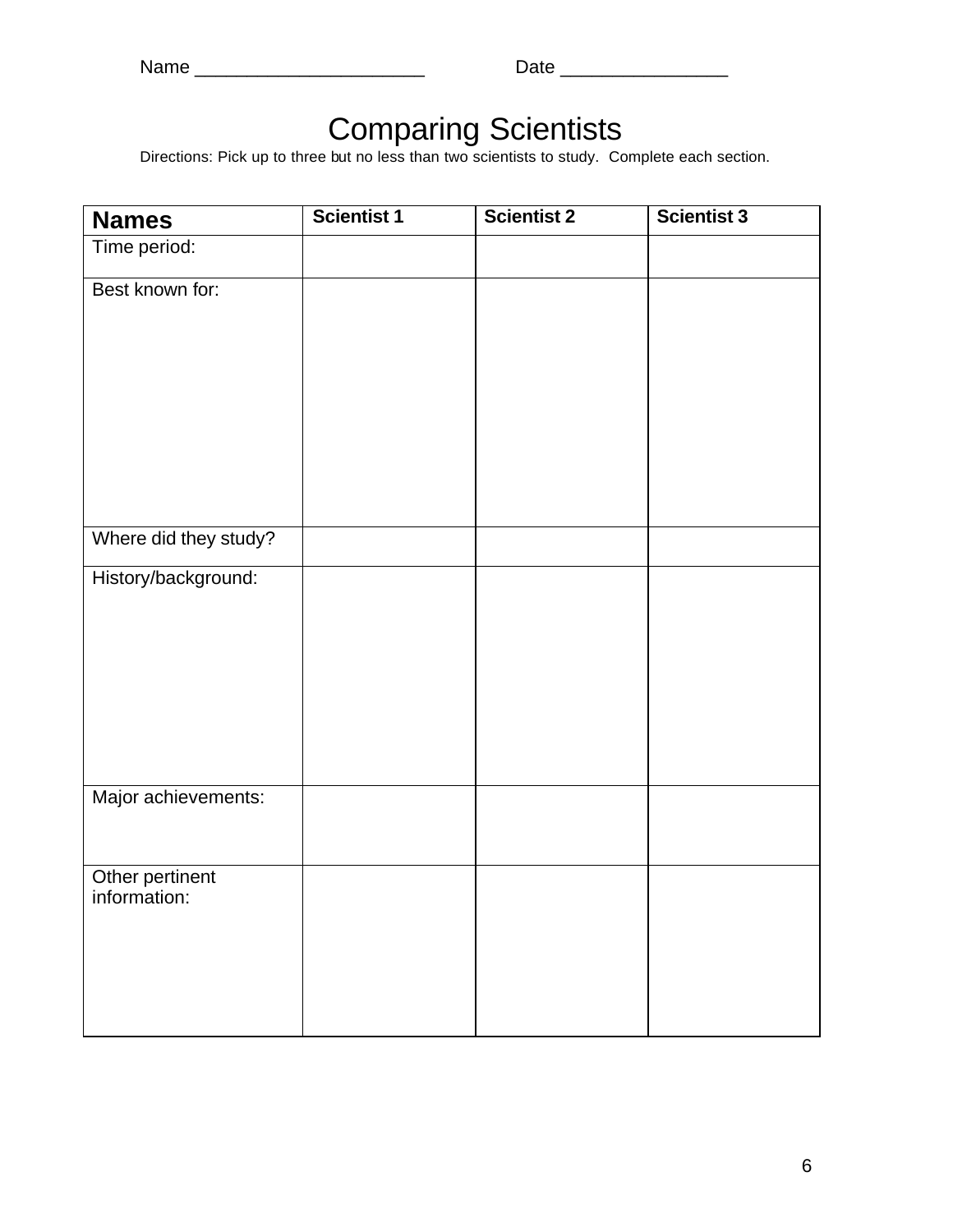|          | Directions: Make a list of concepts. List various characteristics across the top that can apply to<br>any of the concepts you picked. Check the boxes that apply to each concept. |  | <b>Comparison Chart</b> |               |  |  |
|----------|-----------------------------------------------------------------------------------------------------------------------------------------------------------------------------------|--|-------------------------|---------------|--|--|
|          |                                                                                                                                                                                   |  | Characteristics         | $\rightarrow$ |  |  |
|          |                                                                                                                                                                                   |  |                         |               |  |  |
| Concepts |                                                                                                                                                                                   |  |                         |               |  |  |
|          |                                                                                                                                                                                   |  |                         |               |  |  |
|          |                                                                                                                                                                                   |  |                         |               |  |  |
|          |                                                                                                                                                                                   |  |                         |               |  |  |
|          |                                                                                                                                                                                   |  |                         |               |  |  |
|          |                                                                                                                                                                                   |  |                         |               |  |  |
|          |                                                                                                                                                                                   |  |                         |               |  |  |
|          |                                                                                                                                                                                   |  |                         |               |  |  |
|          |                                                                                                                                                                                   |  |                         |               |  |  |
|          |                                                                                                                                                                                   |  |                         |               |  |  |
|          |                                                                                                                                                                                   |  |                         |               |  |  |
|          |                                                                                                                                                                                   |  |                         |               |  |  |
|          |                                                                                                                                                                                   |  |                         |               |  |  |
|          |                                                                                                                                                                                   |  |                         |               |  |  |
|          |                                                                                                                                                                                   |  |                         |               |  |  |
|          |                                                                                                                                                                                   |  |                         |               |  |  |
|          |                                                                                                                                                                                   |  |                         |               |  |  |
|          |                                                                                                                                                                                   |  |                         |               |  |  |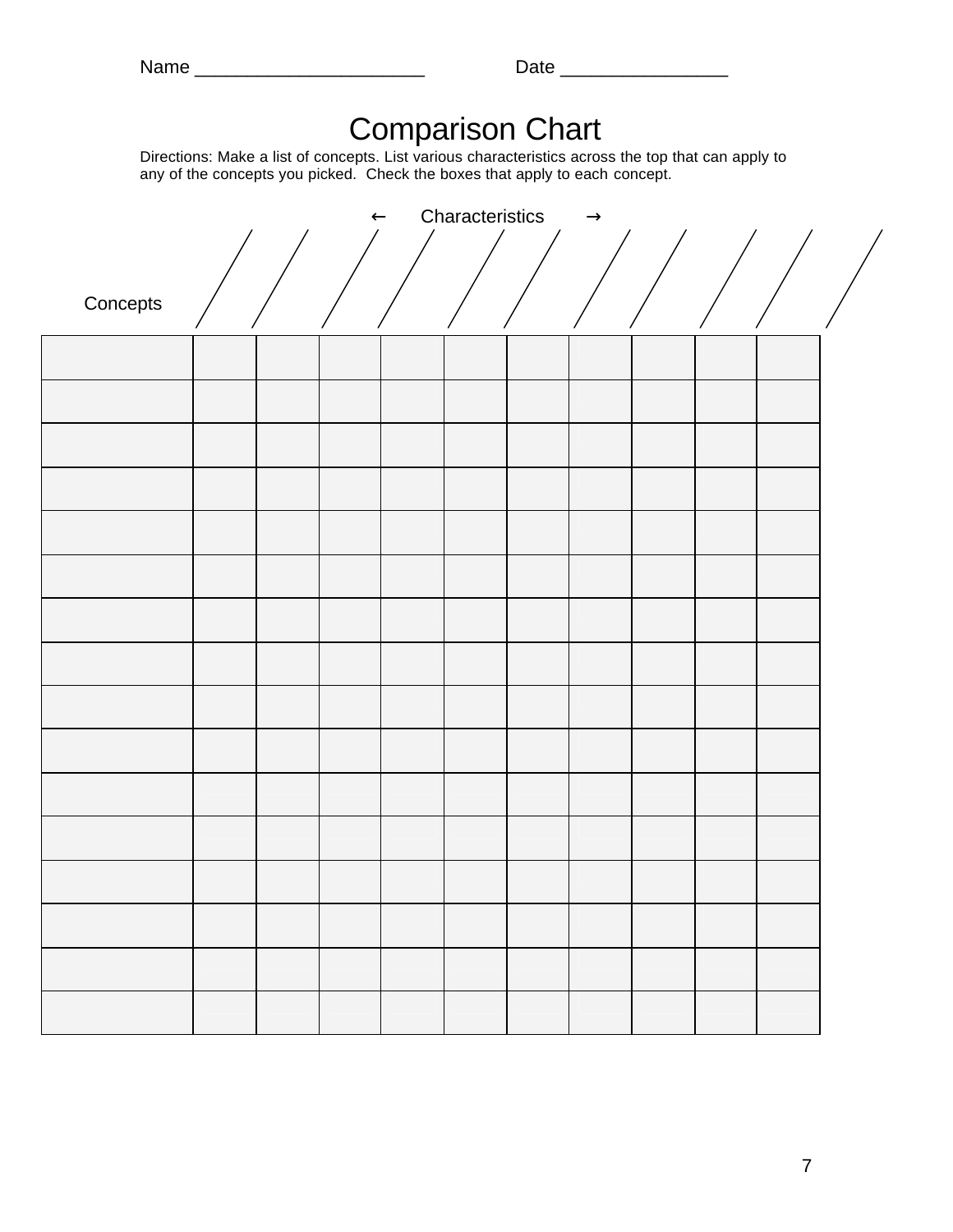## Controlled Experiment Organizer

Directions: Use this organizer as a guide to conduct a controlled experiment.

| Title:                   |  |  |
|--------------------------|--|--|
| Problem:                 |  |  |
| Hypothesis:              |  |  |
| Procedure(s):            |  |  |
| Dependent<br>Variable:   |  |  |
| Independent<br>Variable: |  |  |
| Control:                 |  |  |
| Observation:             |  |  |
| Data:                    |  |  |
| Conclusion:              |  |  |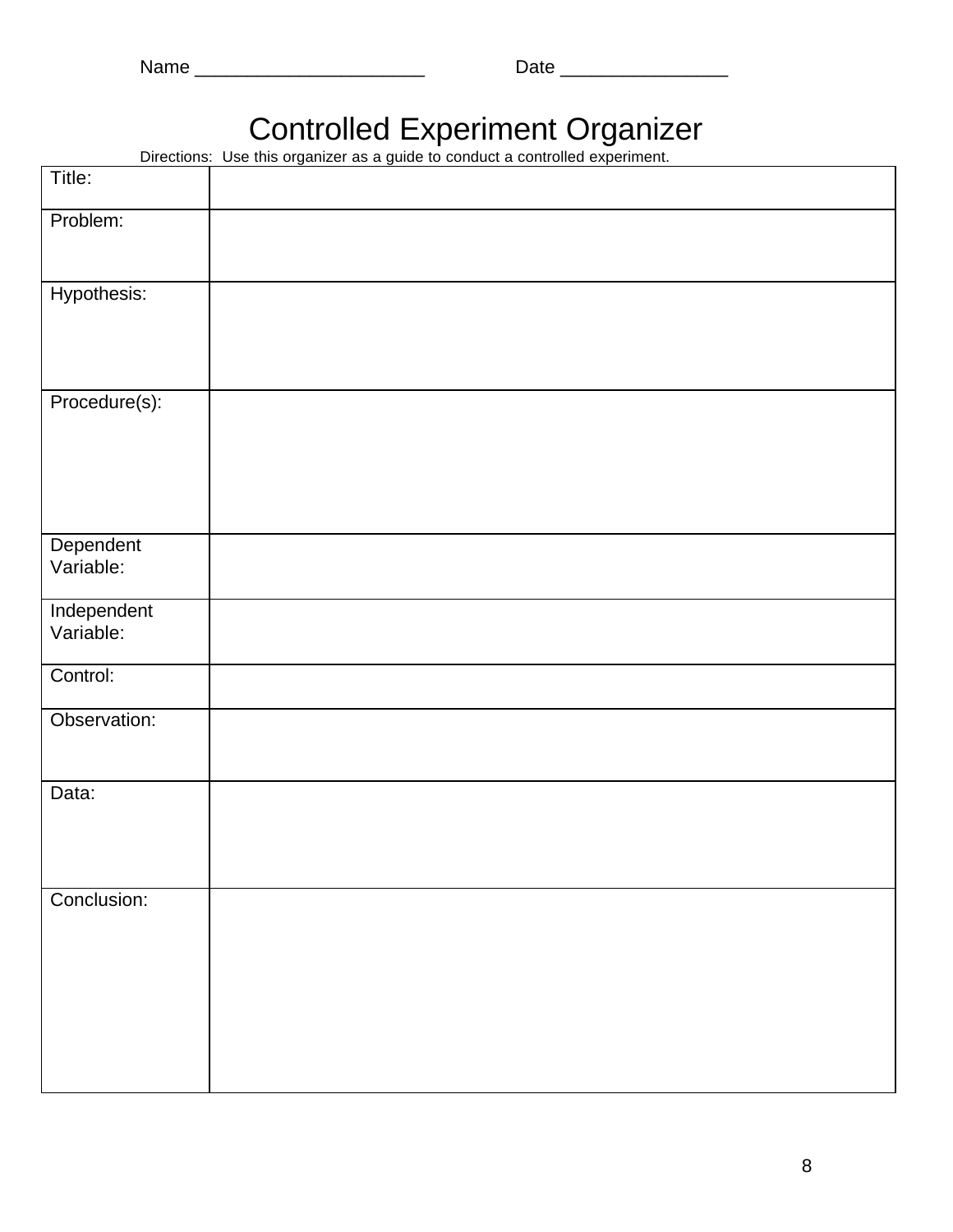| э<br>I I<br>n<br>u |  |
|--------------------|--|
|--------------------|--|

# Division of Labor Chart

Direction: Use this chart to keep assignments organized.

| <b>Student</b> | Role | Due Date(s) | <b>Responsibilities</b> |
|----------------|------|-------------|-------------------------|
|                |      |             |                         |
|                |      |             |                         |
|                |      |             |                         |
|                |      |             |                         |
|                |      |             |                         |
|                |      |             |                         |
|                |      |             |                         |
|                |      |             |                         |
|                |      |             |                         |
|                |      |             |                         |
|                |      |             |                         |
|                |      |             |                         |
|                |      |             |                         |
|                |      |             |                         |
|                |      |             |                         |
|                |      |             |                         |
|                |      |             |                         |
|                |      |             |                         |
|                |      |             |                         |
|                |      |             |                         |
|                |      |             |                         |
|                |      |             |                         |
|                |      |             |                         |
|                |      |             |                         |
|                |      |             |                         |
|                |      |             |                         |
|                |      |             |                         |
|                |      |             |                         |
|                |      |             |                         |
|                |      |             |                         |
|                |      |             |                         |
|                |      |             |                         |
|                |      |             |                         |
|                |      |             |                         |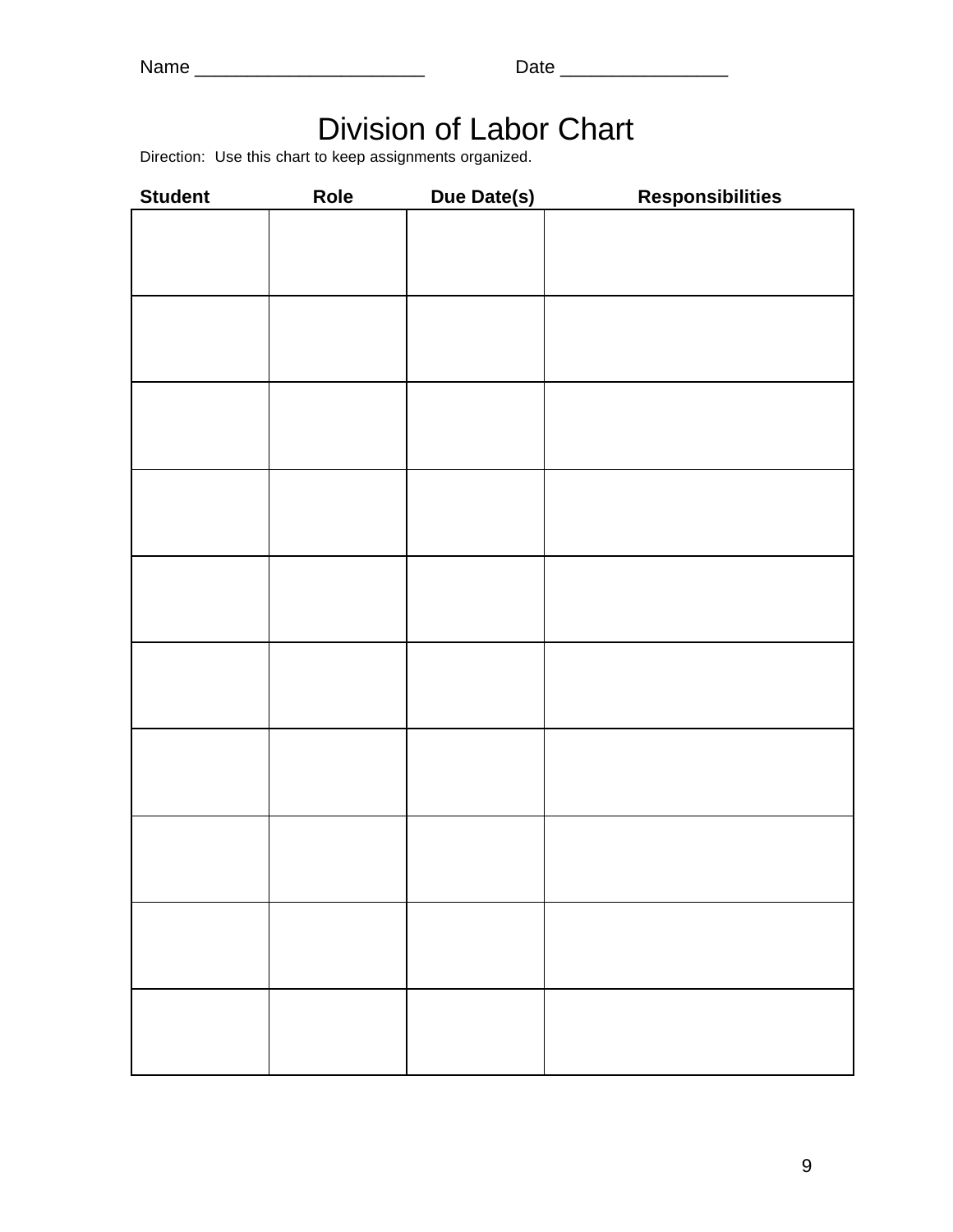| am<br>э.<br>u |  |
|---------------|--|
|---------------|--|

# Sightseeing Organizer

Directions: Take a sightseeing walk and list all of the significant landforms, animals, plants, and forms of pollution you see on your trip.

| Landforms | <b>Animals</b> | <b>Plants</b> | <b>Pollution</b> |
|-----------|----------------|---------------|------------------|
|           |                |               |                  |
|           |                |               |                  |
|           |                |               |                  |
|           |                |               |                  |
|           |                |               |                  |
|           |                |               |                  |
|           |                |               |                  |
|           |                |               |                  |
|           |                |               |                  |
|           |                |               |                  |
|           |                |               |                  |
|           |                |               |                  |
|           |                |               |                  |
|           |                |               |                  |
|           |                |               |                  |
|           |                |               |                  |
|           |                |               |                  |
|           |                |               |                  |
|           |                |               |                  |
|           |                |               |                  |
|           |                |               |                  |
|           |                |               |                  |
|           |                |               |                  |
|           |                |               |                  |
|           |                |               |                  |
|           |                |               |                  |
|           |                |               |                  |
|           |                |               |                  |
|           |                |               |                  |
|           |                |               |                  |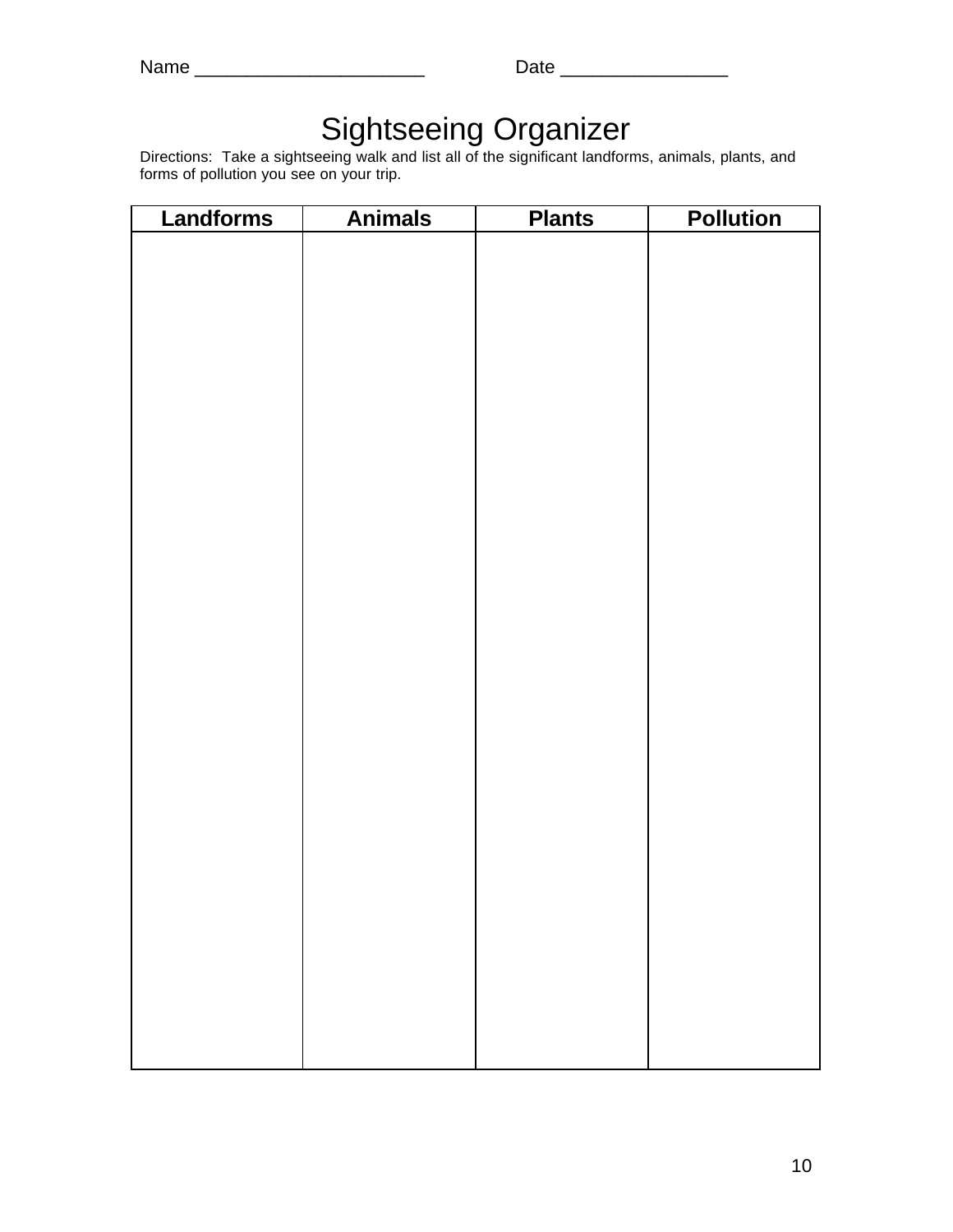#### Sorting Organizer

Directions: Use this organizer to keep track of sorting.

| Total number of: _____________________   |  |
|------------------------------------------|--|
| Total number of: _____________________   |  |
| Total number of: _____________________   |  |
| Total number of: ______________________  |  |
| Total number of: ____________________    |  |
| Total number of: ______________________  |  |
| Total number of: _______________________ |  |
| Total number of: ______________________  |  |
| Total number of: _____________________   |  |
| Total number of: ______________________  |  |
| Total number of: _____________________   |  |
| Total number of: _____________________   |  |
| Total number of: _______________________ |  |
| Total number of: _______________________ |  |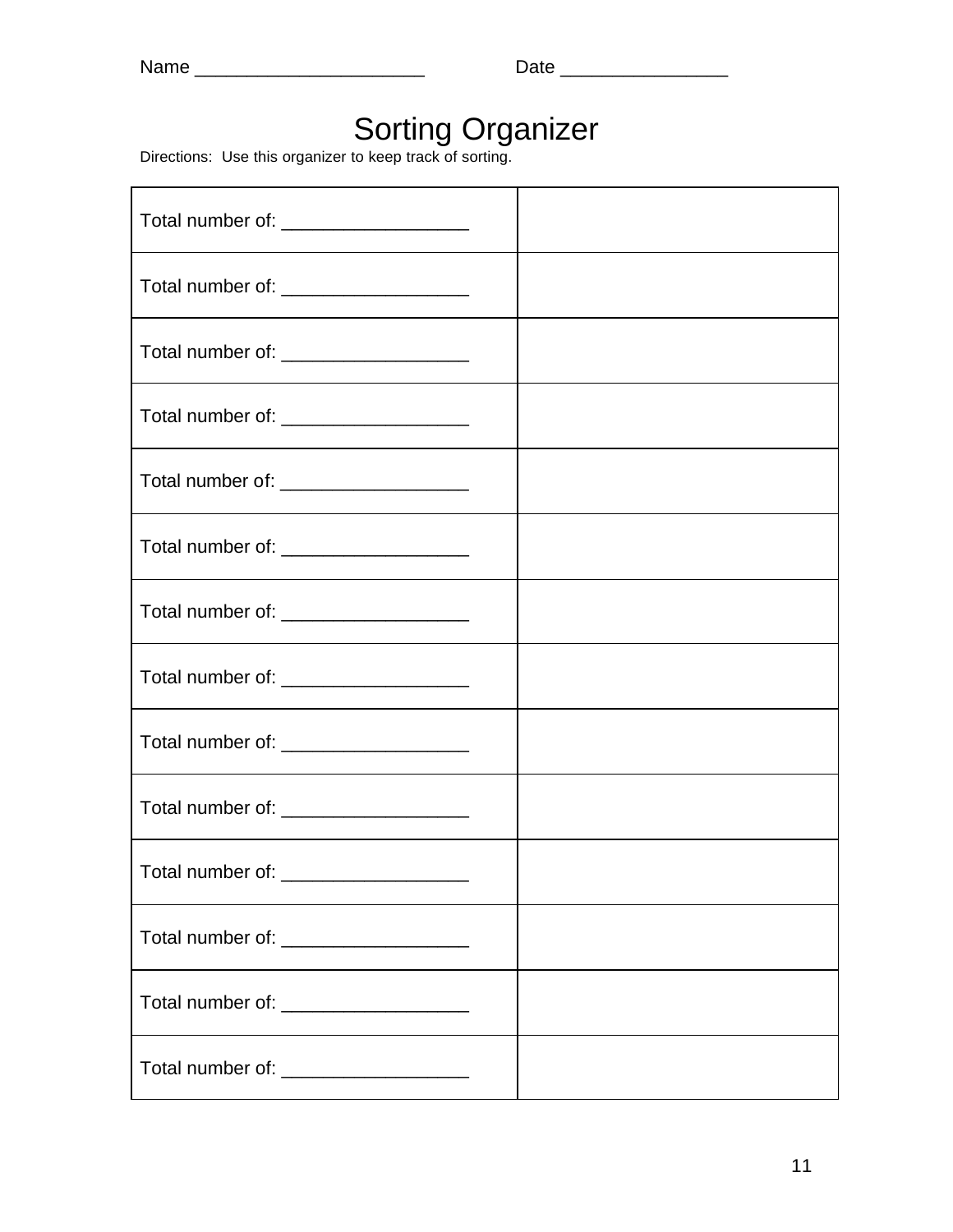# Rock Hunting

Igneous Rock – This type of rock is formed by molten mixtures of minerals and gases found within the Earth's surface called magma. As the magma cools, igneous rock is formed.

Metamorphic Rock – This type of rock is igneous, sedimentary, or metamorphic rock that has been changed by heat, pressure, or permeation by other substances.

Sedimentary Rock – This type of rock is formed by materials that have been deposited by the action of gravity, water, and/or wind. Over time, the materials conform and harden.

Directions: Go on a rock hunt and collect as many different types of rocks as you can find in your area and classify the types of rock below.

| Igneous | Metamorphic | Sedimentary |
|---------|-------------|-------------|
|         |             |             |
|         |             |             |
|         |             |             |
|         |             |             |
|         |             |             |
|         |             |             |
|         |             |             |
|         |             |             |
|         |             |             |
|         |             |             |
|         |             |             |
|         |             |             |
|         |             |             |
|         |             |             |
|         |             |             |
|         |             |             |
|         |             |             |
|         |             |             |
|         |             |             |
|         |             |             |
|         |             |             |
|         |             |             |
|         |             |             |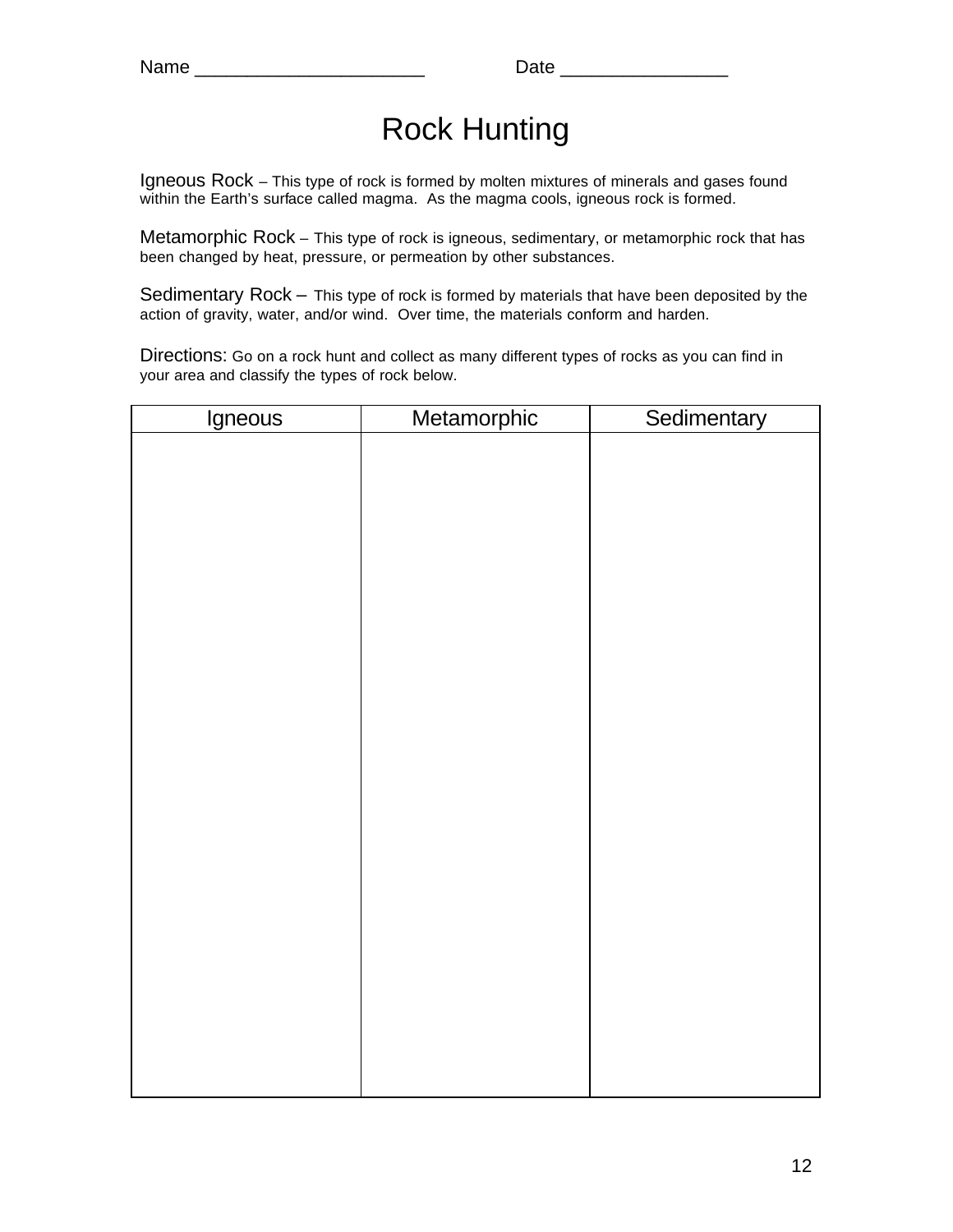| ır<br>a an<br>г. |  |
|------------------|--|
|------------------|--|

## Science Project Organizer

Directions: Use this organizer to keep track of a science project.

| Project ideas:                        | partners: | Names of possible | Start date:                   |
|---------------------------------------|-----------|-------------------|-------------------------------|
|                                       |           |                   | Complete date:                |
| What will I need to complete project? |           |                   |                               |
|                                       |           |                   |                               |
|                                       |           |                   |                               |
| Possible problems I might encounter:  |           |                   | What must my project achieve? |
|                                       |           |                   |                               |
|                                       |           |                   |                               |
|                                       |           |                   |                               |
|                                       |           |                   |                               |
|                                       |           |                   |                               |
|                                       |           |                   |                               |
|                                       |           |                   |                               |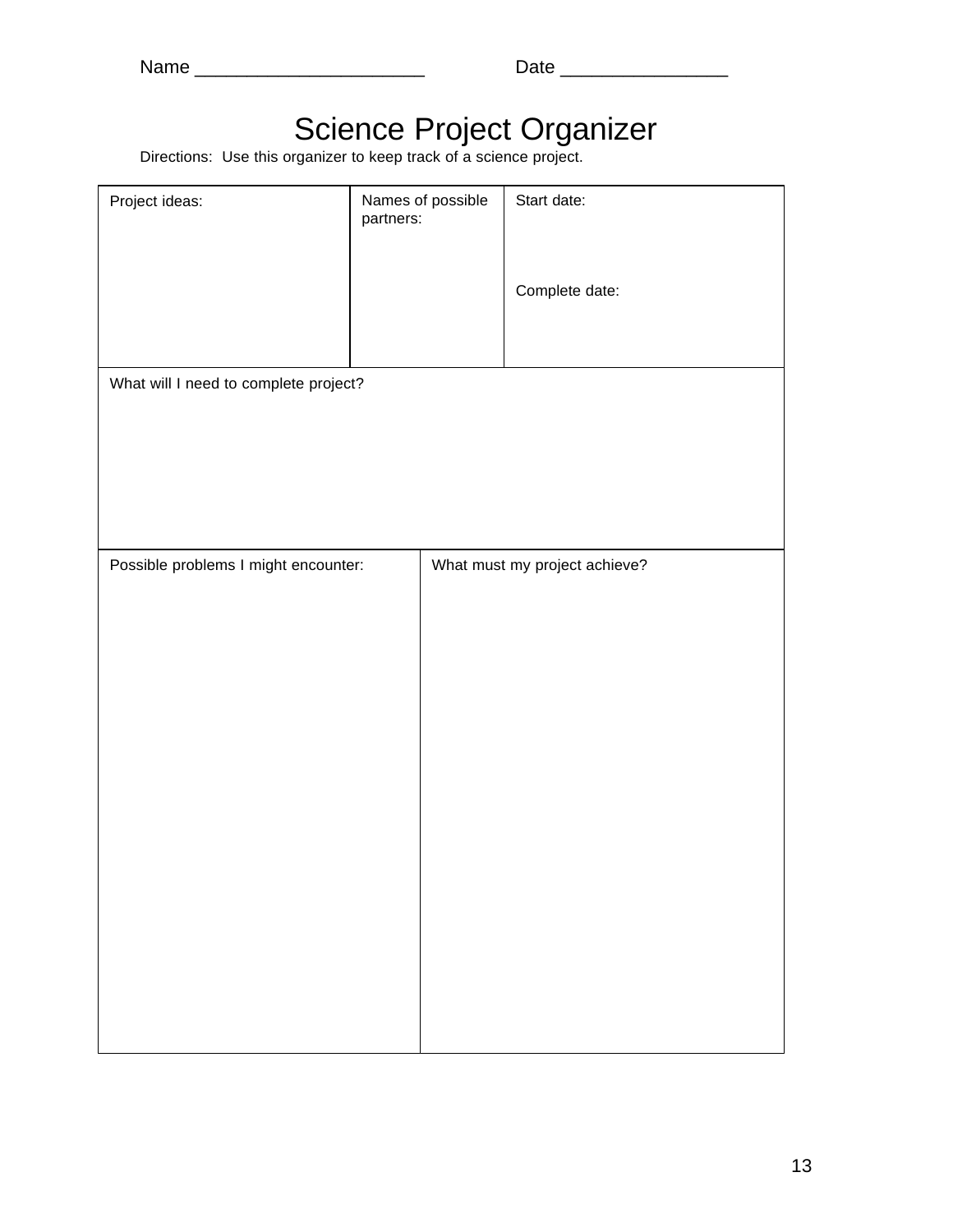# Planning Chart

Directions: Use this organizer to show a sequence of events that result from a specific action that is planned. For each possible result, describe specific results that can occur.

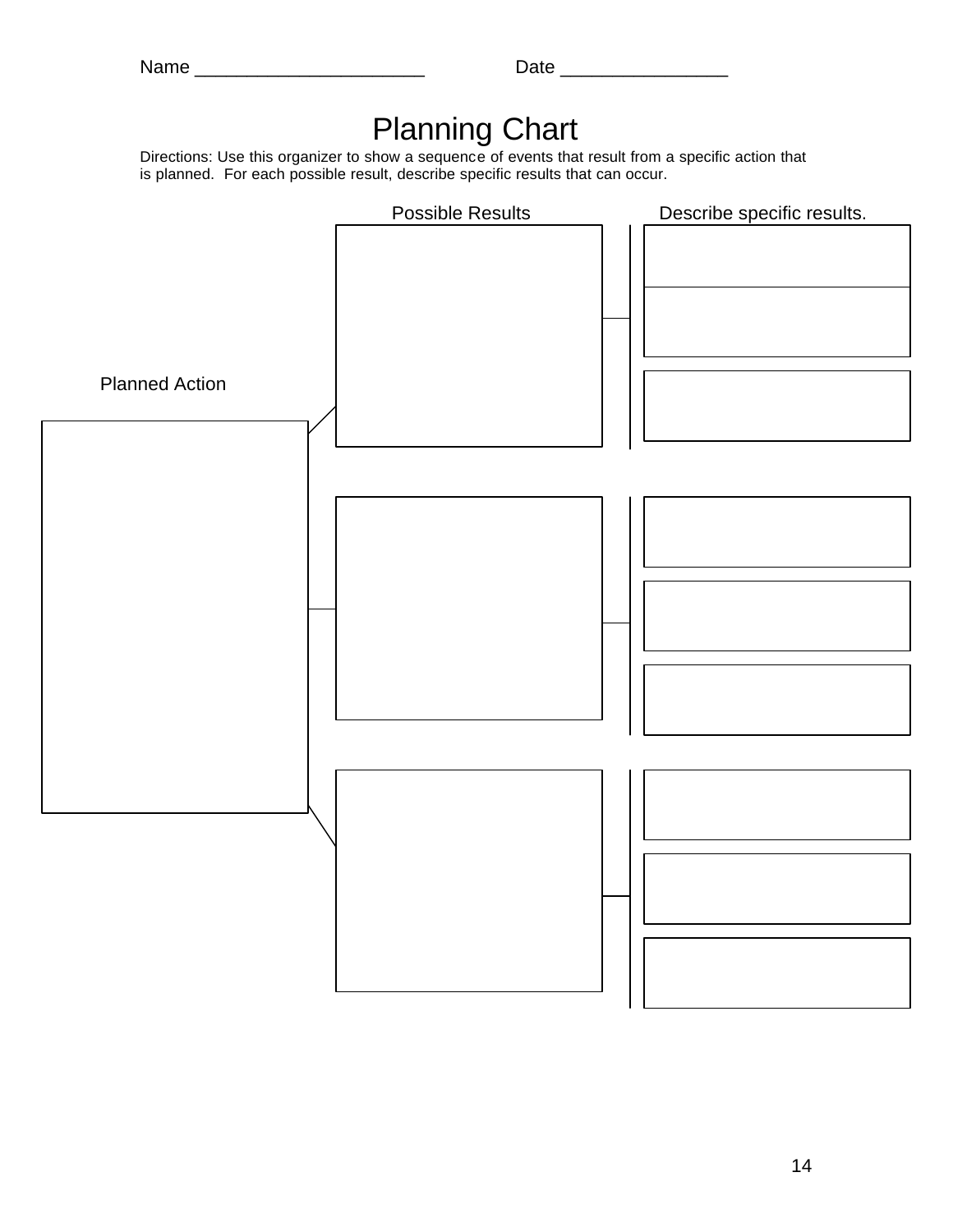# Group Plan

Directions: Use this chart to help organize a cooperative learning activity.

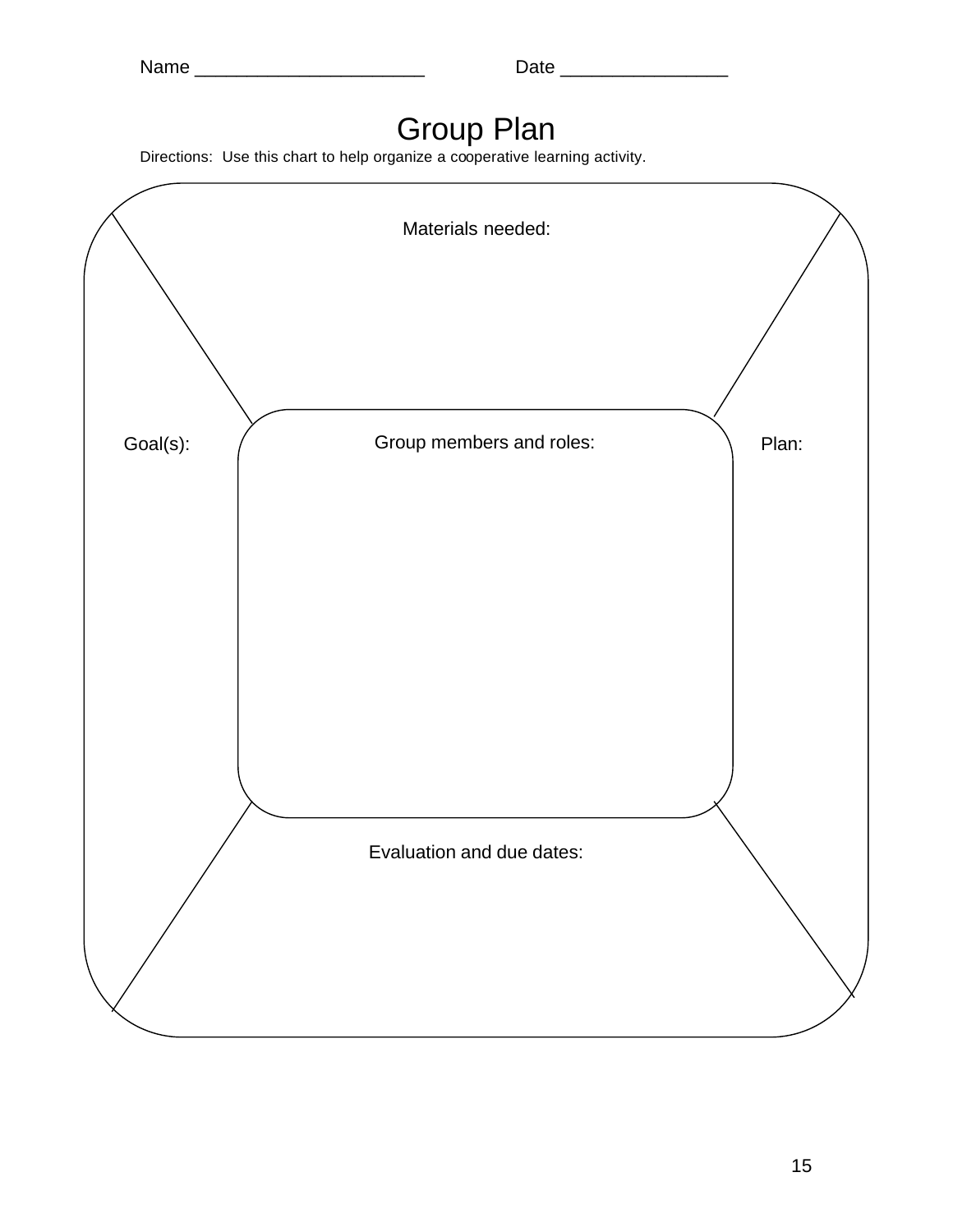# Cause & Effect

Directions: Pick an event to explore or investigate and describe the effects of that event in the appropriate boxes.

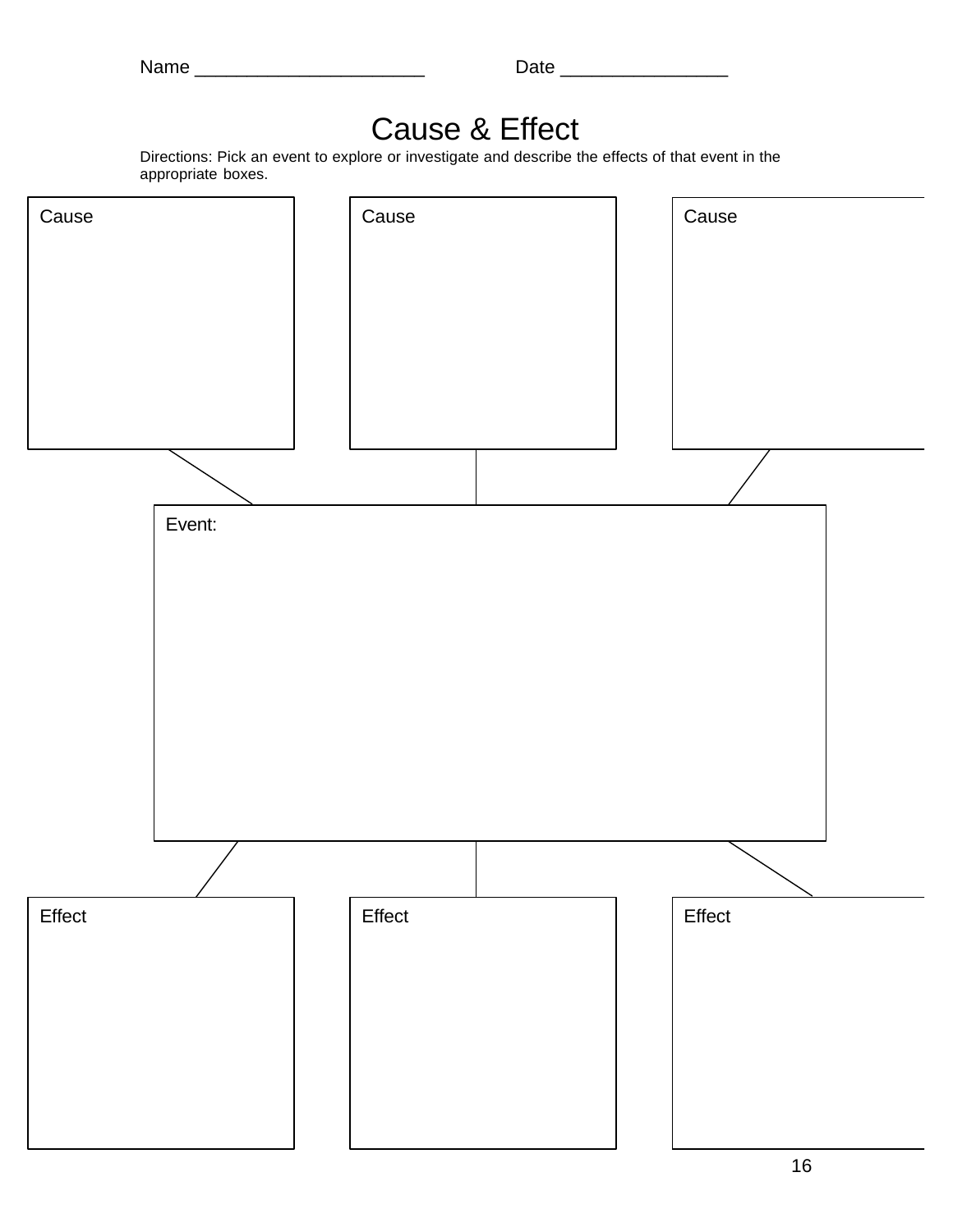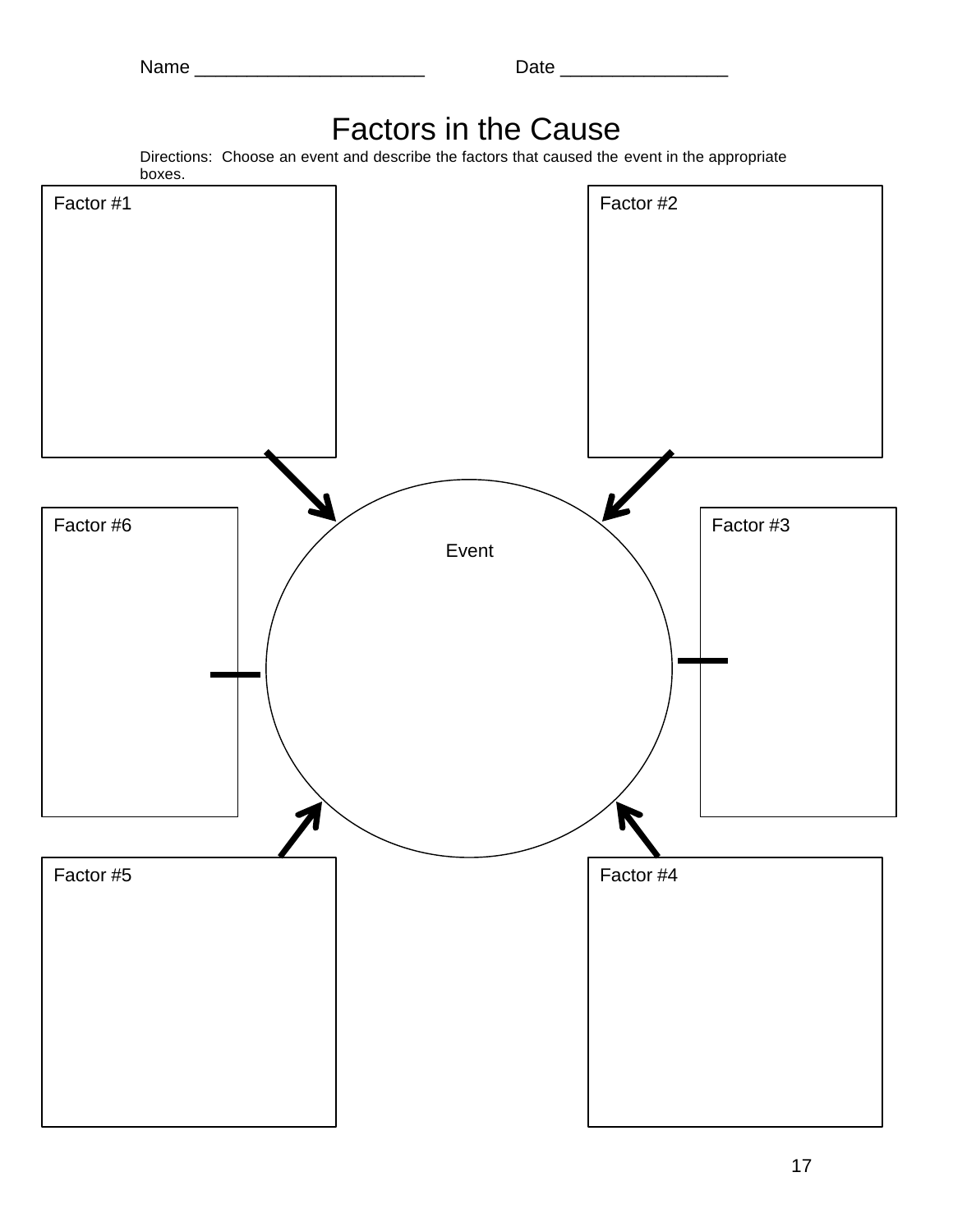|  | r<br>г. |  |  |
|--|---------|--|--|
|--|---------|--|--|

### Four Stage Cycle

Directions: Use this sequential organizer to illustrate a step by progression that results in a full cycle.

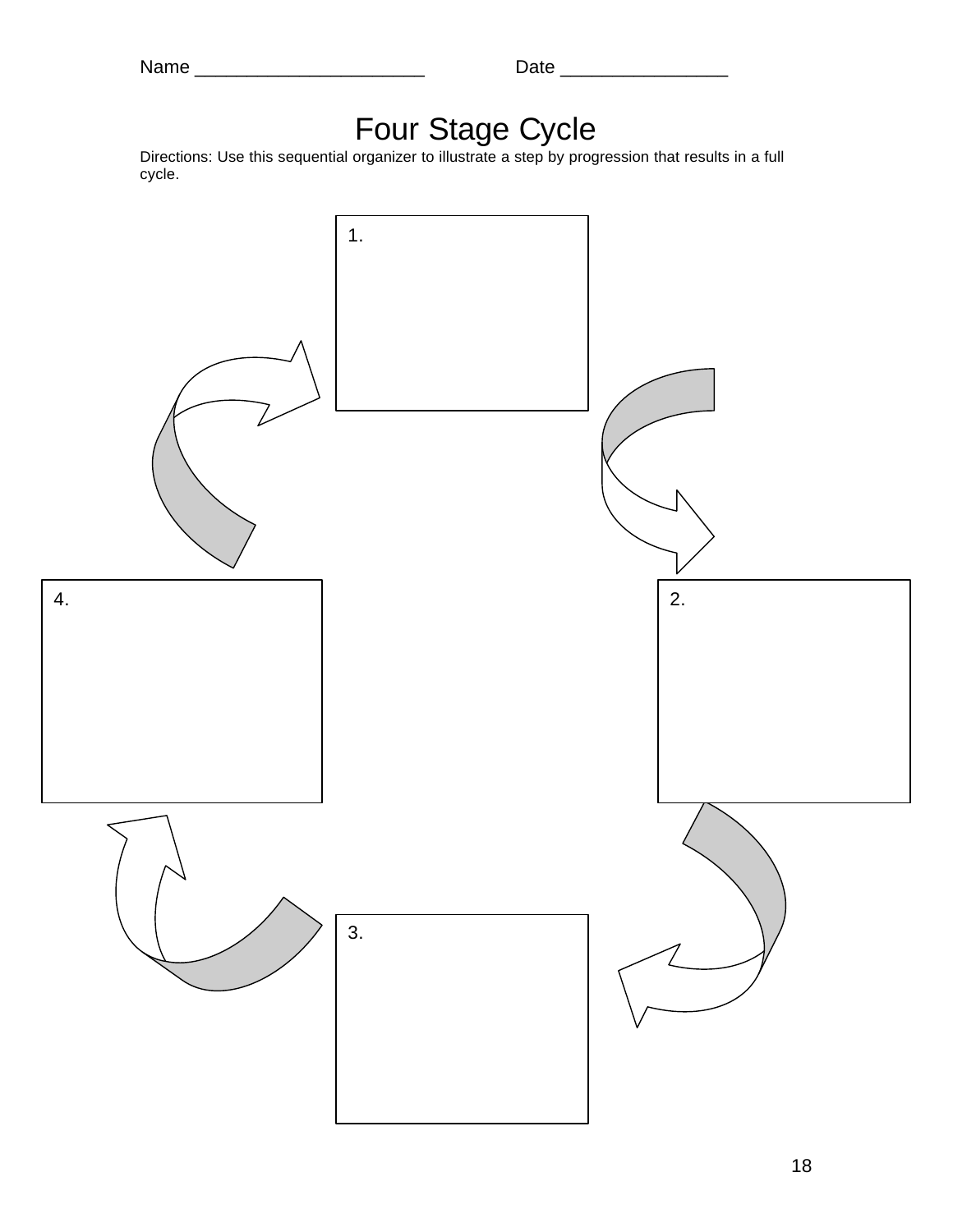| am<br>э<br>۷ |  |
|--------------|--|
|--------------|--|

# Six Stage Causal Chain

Directions: Use this organizer to illustrate a causal chain resulting in a final outcome.

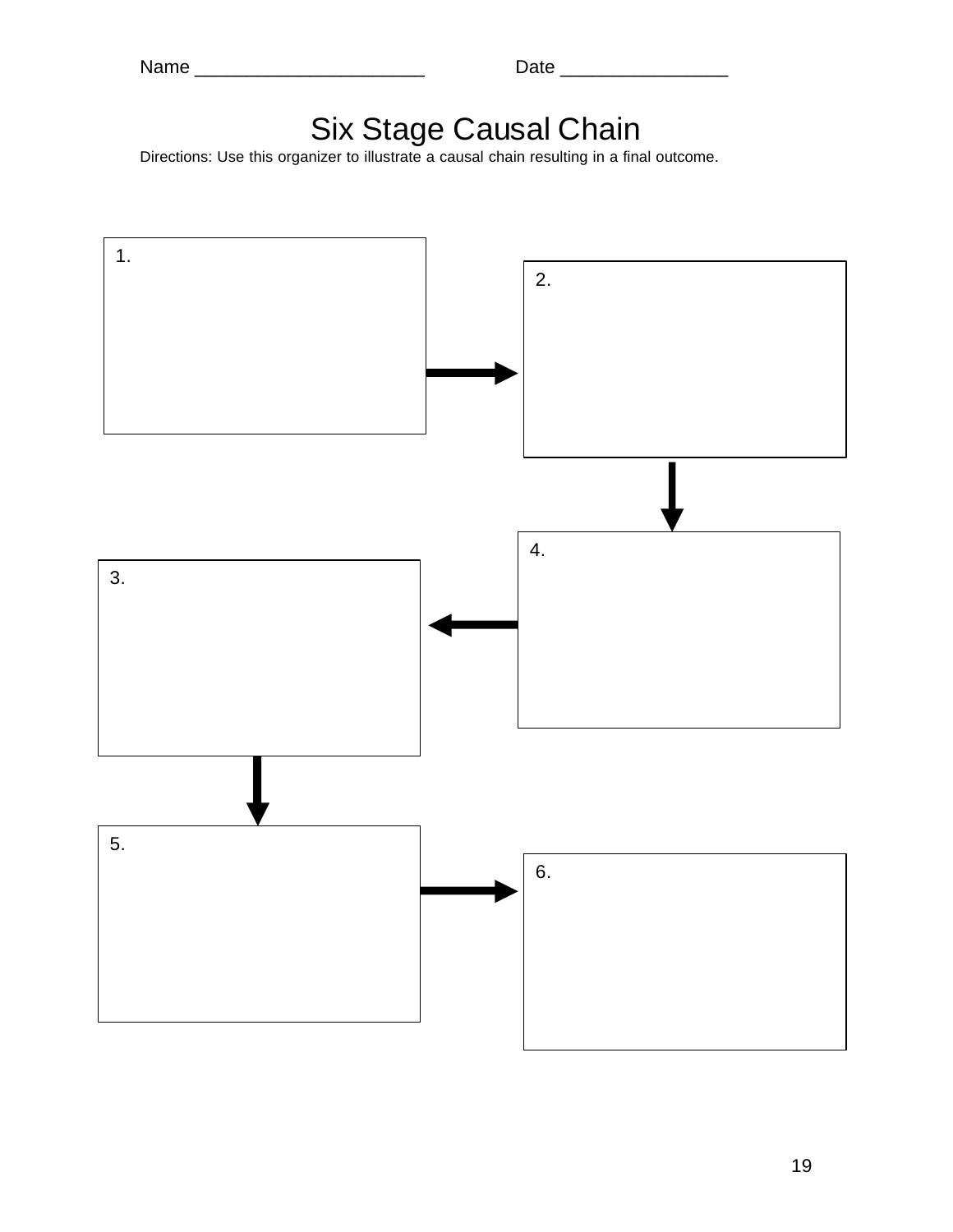#### Nine Stage Chain

Directions: Use this organizer to show a chain of events leading to an end result.



20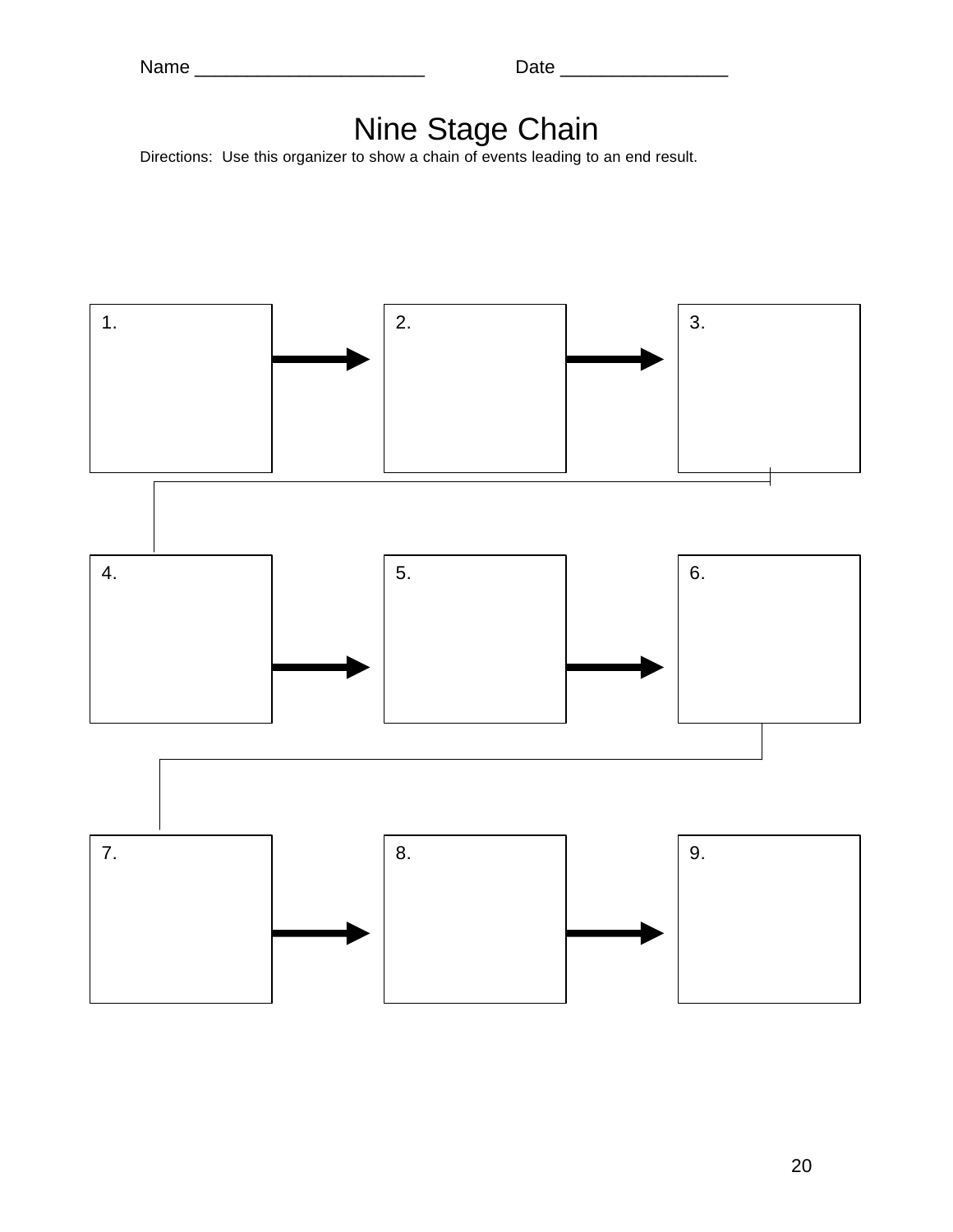| Energy Pyramid<br>Directions: Use this organizer to illustrate a hierarchal representation of a topic. |  |
|--------------------------------------------------------------------------------------------------------|--|
|                                                                                                        |  |
|                                                                                                        |  |
|                                                                                                        |  |
|                                                                                                        |  |
|                                                                                                        |  |
|                                                                                                        |  |
|                                                                                                        |  |
|                                                                                                        |  |
|                                                                                                        |  |
|                                                                                                        |  |
|                                                                                                        |  |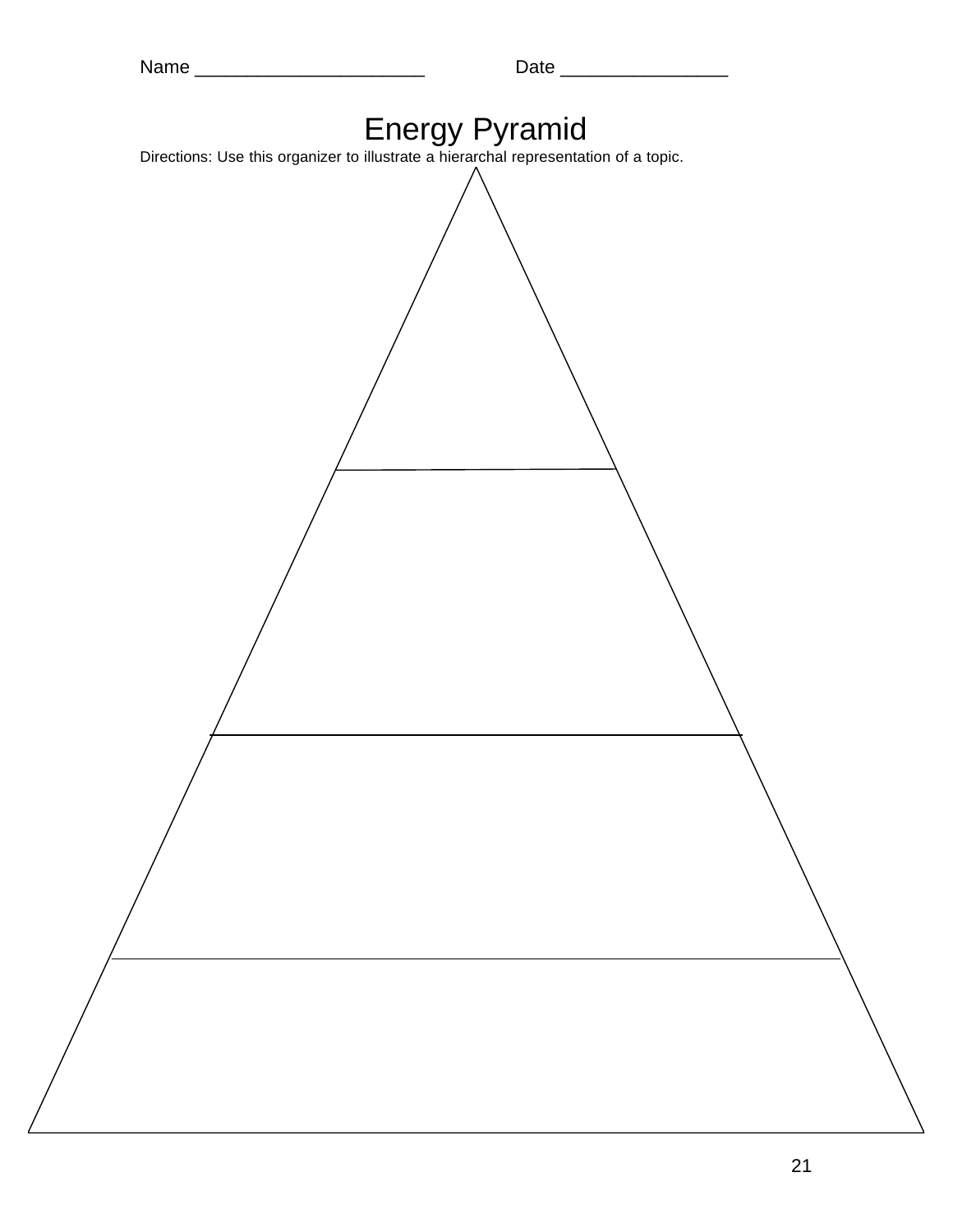# Science Vocabulary Builder

Directions: Pick a scientific phenomenon. Describe it and write a word(s) that is best associated with it. Describe characteristics and give real life examples.

#### Describe a scientific phenomenon. The model of the What is it like?

(Characteristics)



Real-life Example(s)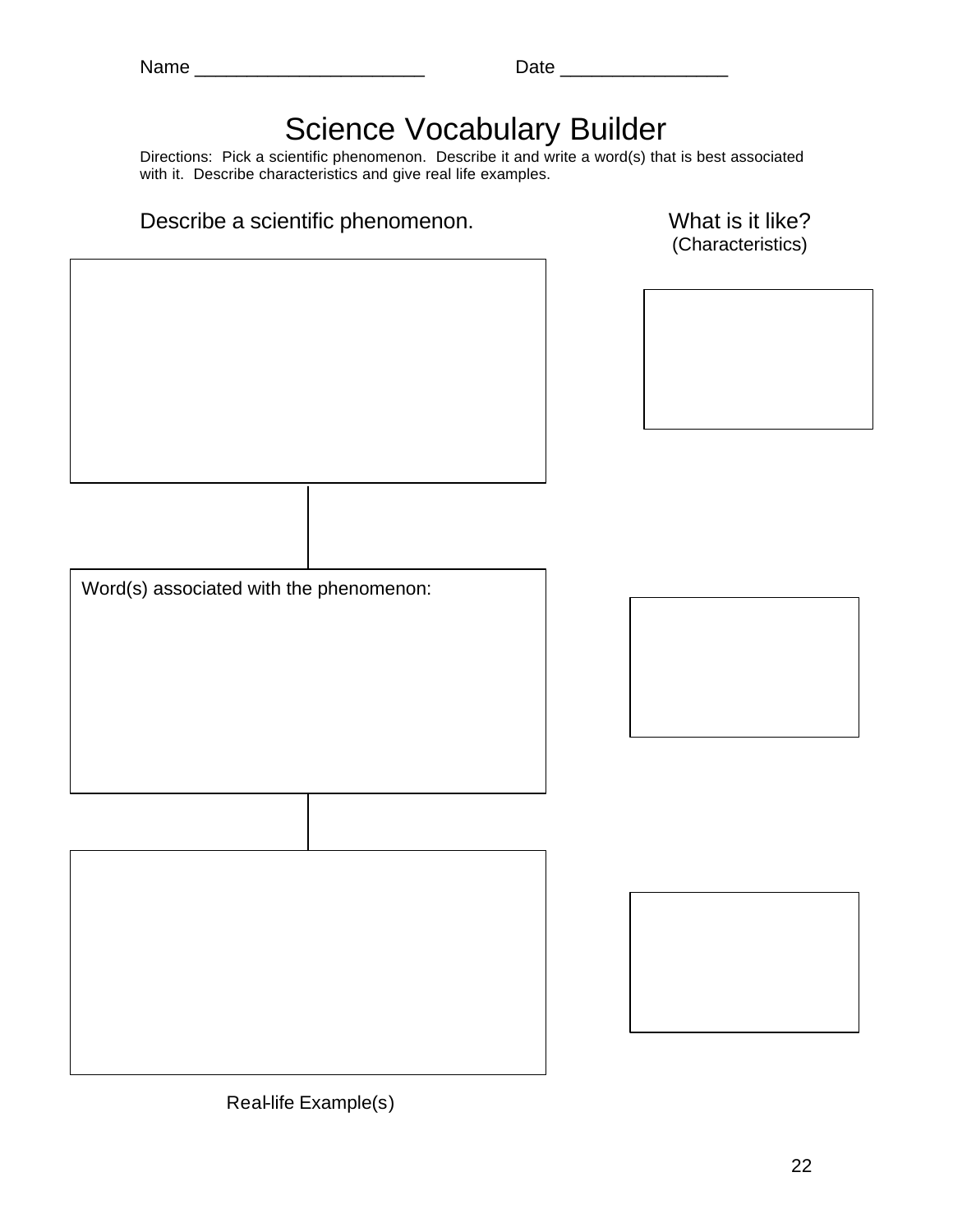# New Word

Directions: Pick a vocabulary word and "guess what it means." Find the actual definition and show relationships to other words in boxes 3-6.

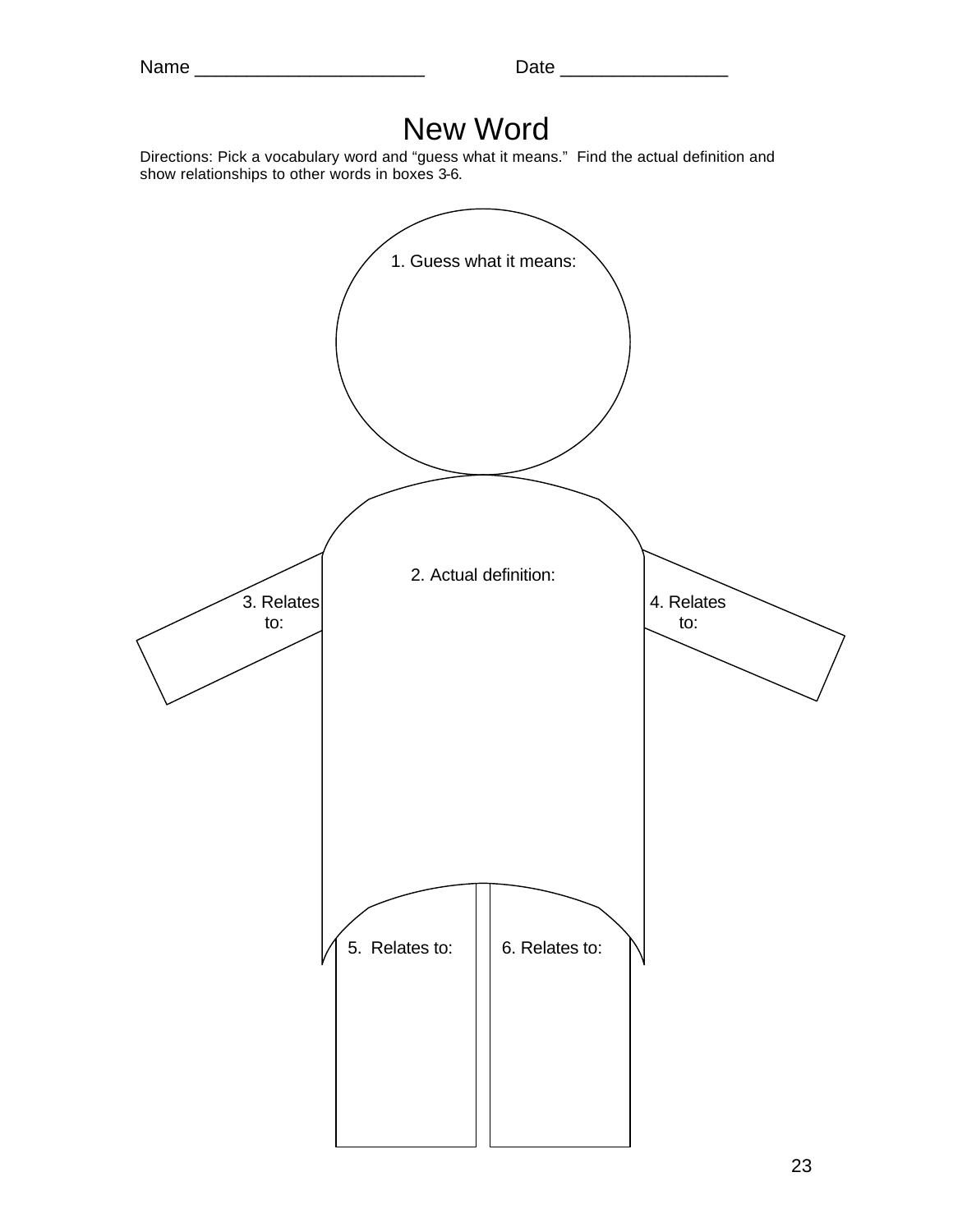## Meeting a New Word

Directions: Pick a new vocabulary word or concept that you want to learn. Follow instructions in each box.

| 1. Define word/concept in your own words. | 2. Describe the key characteristics.         |
|-------------------------------------------|----------------------------------------------|
|                                           |                                              |
|                                           |                                              |
|                                           |                                              |
|                                           |                                              |
|                                           |                                              |
|                                           |                                              |
|                                           |                                              |
|                                           |                                              |
|                                           |                                              |
|                                           |                                              |
|                                           |                                              |
|                                           |                                              |
|                                           |                                              |
|                                           |                                              |
|                                           |                                              |
|                                           | New Word/Concept:                            |
|                                           |                                              |
|                                           |                                              |
|                                           |                                              |
|                                           |                                              |
|                                           |                                              |
|                                           |                                              |
|                                           |                                              |
|                                           |                                              |
|                                           |                                              |
|                                           |                                              |
|                                           |                                              |
|                                           |                                              |
|                                           |                                              |
|                                           |                                              |
|                                           |                                              |
|                                           |                                              |
|                                           |                                              |
| 4. Give examples.                         | 5. Describe how it is used in everyday life. |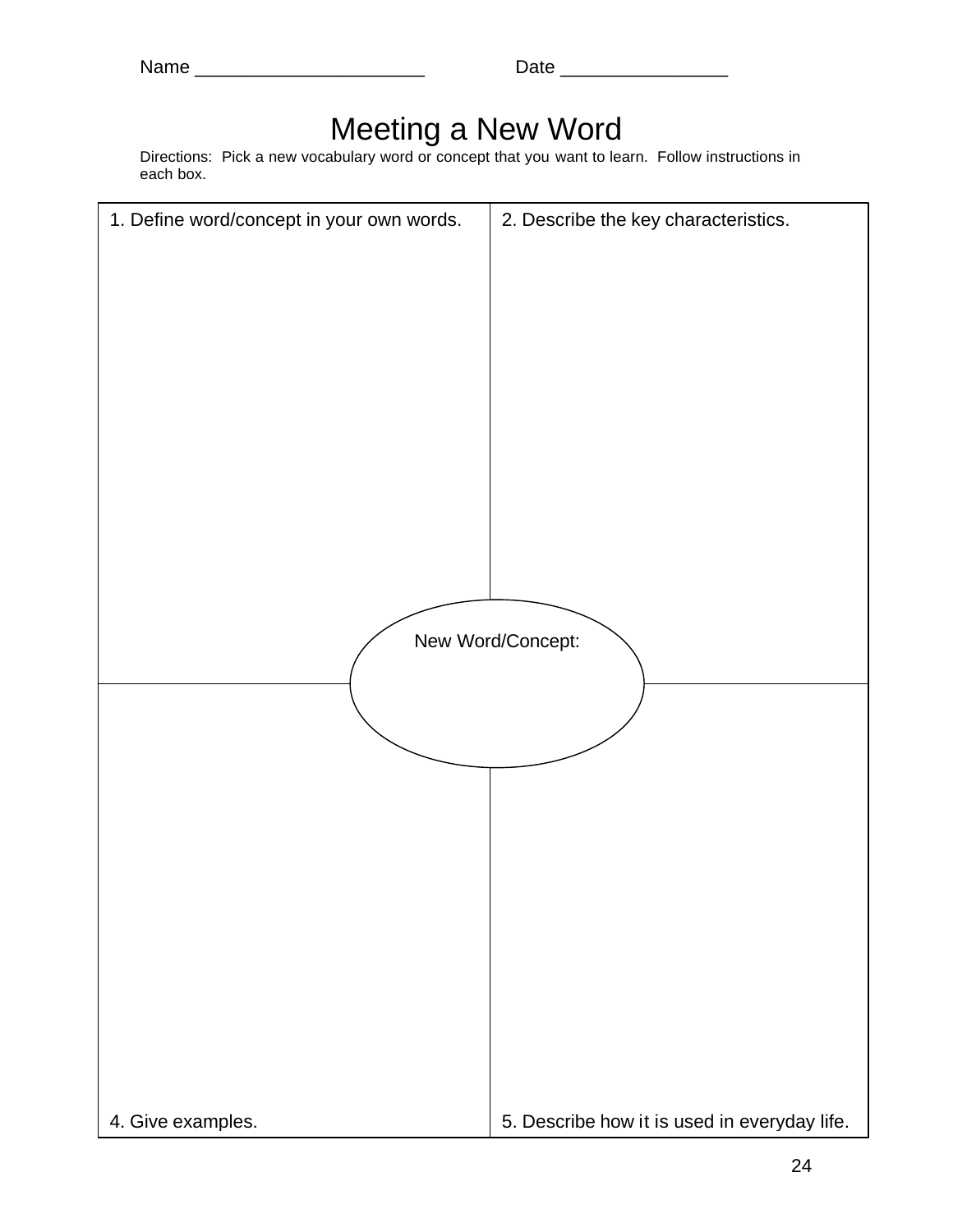| н<br>г. | I |
|---------|---|
|---------|---|

### Science Vocabulary Awareness

Directions: Use this organizer to assist in building science vocabulary.

| Word | Can I define it? | What's it related to? | Definition |
|------|------------------|-----------------------|------------|
|      |                  |                       |            |
|      |                  |                       |            |
|      |                  |                       |            |
|      |                  |                       |            |
|      |                  |                       |            |
|      |                  |                       |            |
|      |                  |                       |            |
|      |                  |                       |            |
|      |                  |                       |            |
|      |                  |                       |            |
|      |                  |                       |            |
|      |                  |                       |            |
|      |                  |                       |            |
|      |                  |                       |            |
|      |                  |                       |            |
|      |                  |                       |            |
|      |                  |                       |            |
|      |                  |                       |            |
|      |                  |                       |            |
|      |                  |                       |            |
|      |                  |                       |            |
|      |                  |                       |            |
|      |                  |                       |            |
|      |                  |                       |            |
|      |                  |                       |            |
|      |                  |                       |            |
|      |                  |                       |            |
|      |                  |                       |            |
|      |                  |                       |            |
|      |                  |                       |            |
|      |                  |                       |            |
|      |                  |                       |            |
|      |                  |                       |            |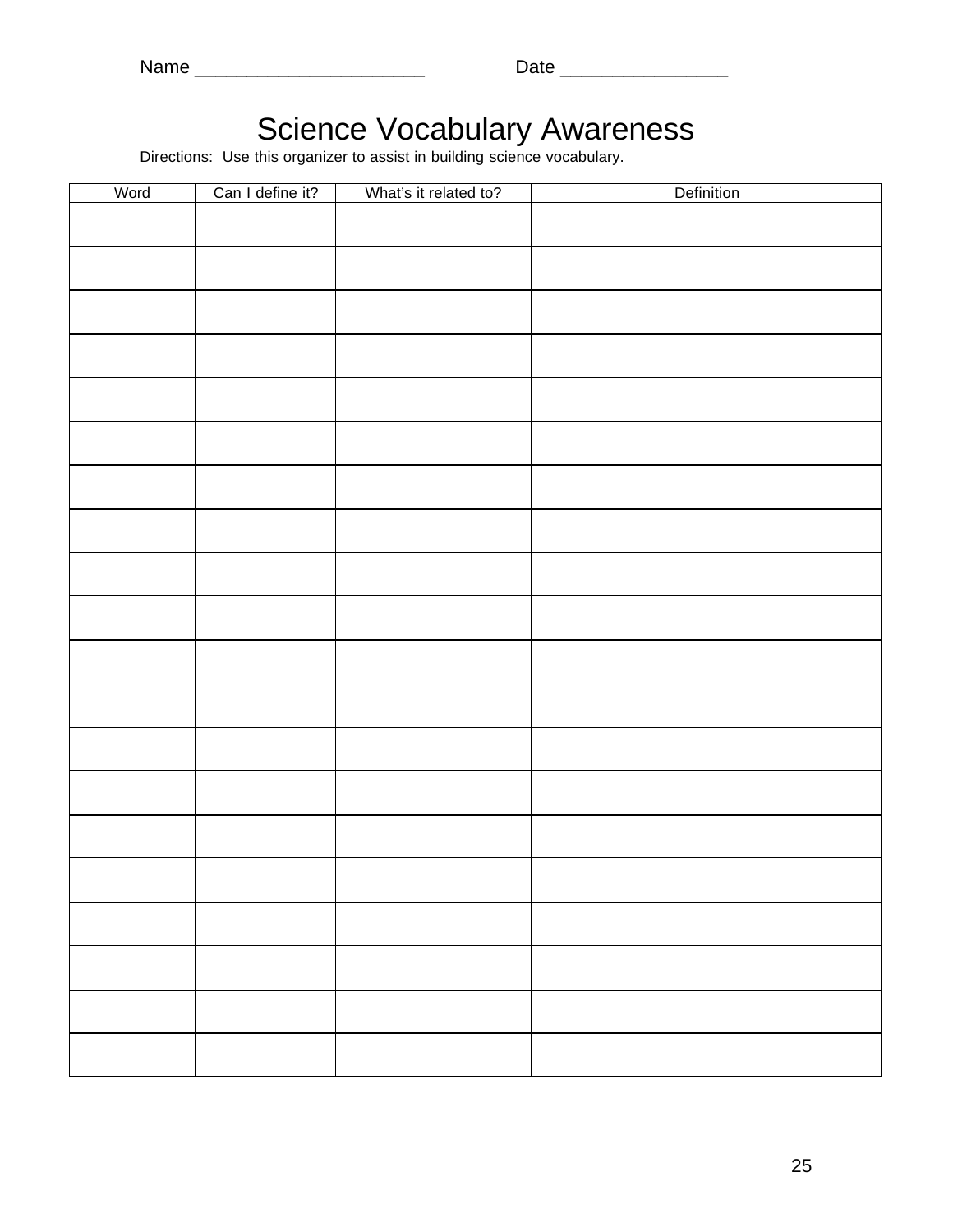| г | r<br>ı |
|---|--------|
|---|--------|

# Science Related Word Matching Jigsaw Puzzle

Directions: Write science vocabulary words in the small boxes and see where they match.

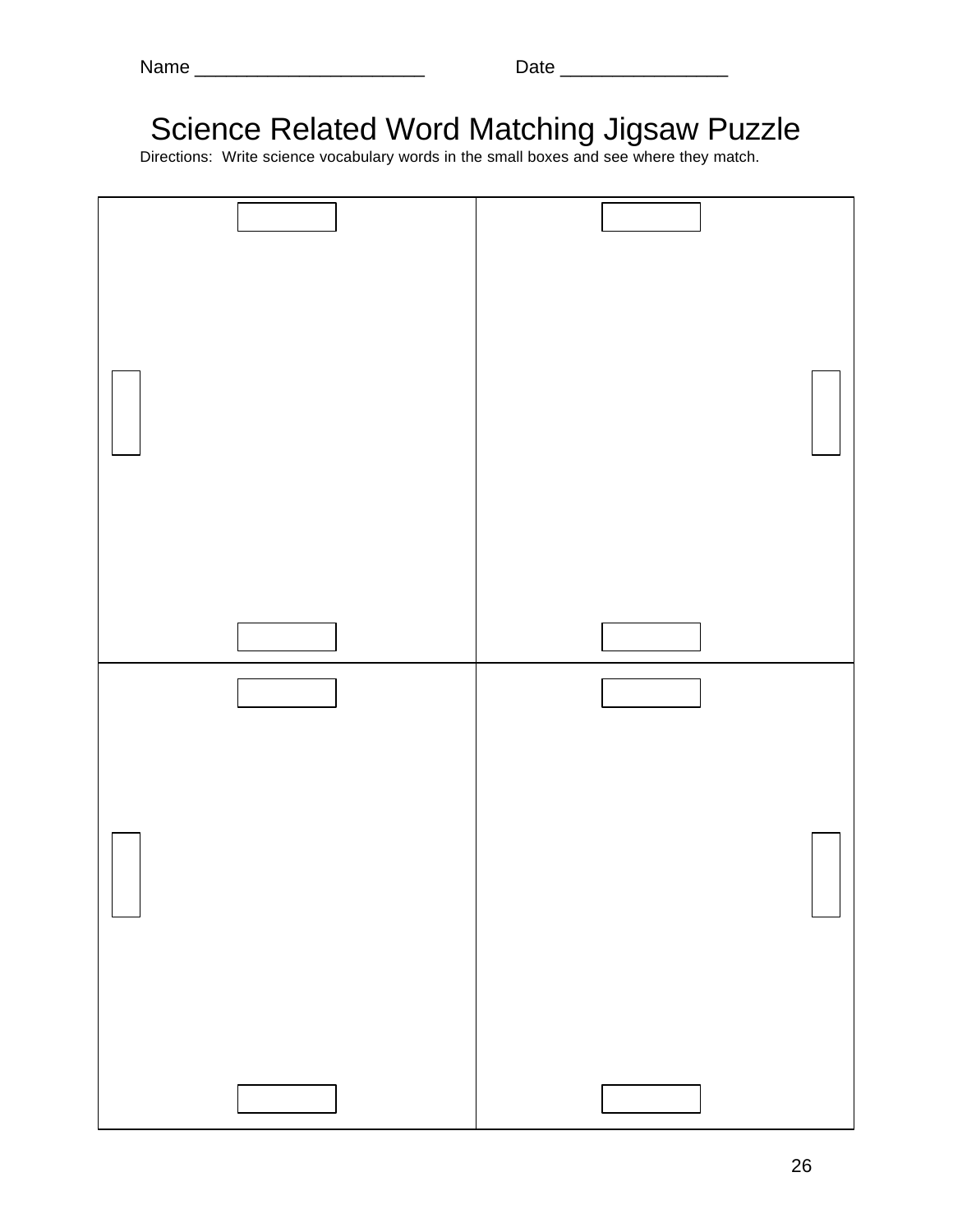#### Layer Organizer

Directions: Use this concentric model to illustrate characteristics that a topic possesses.

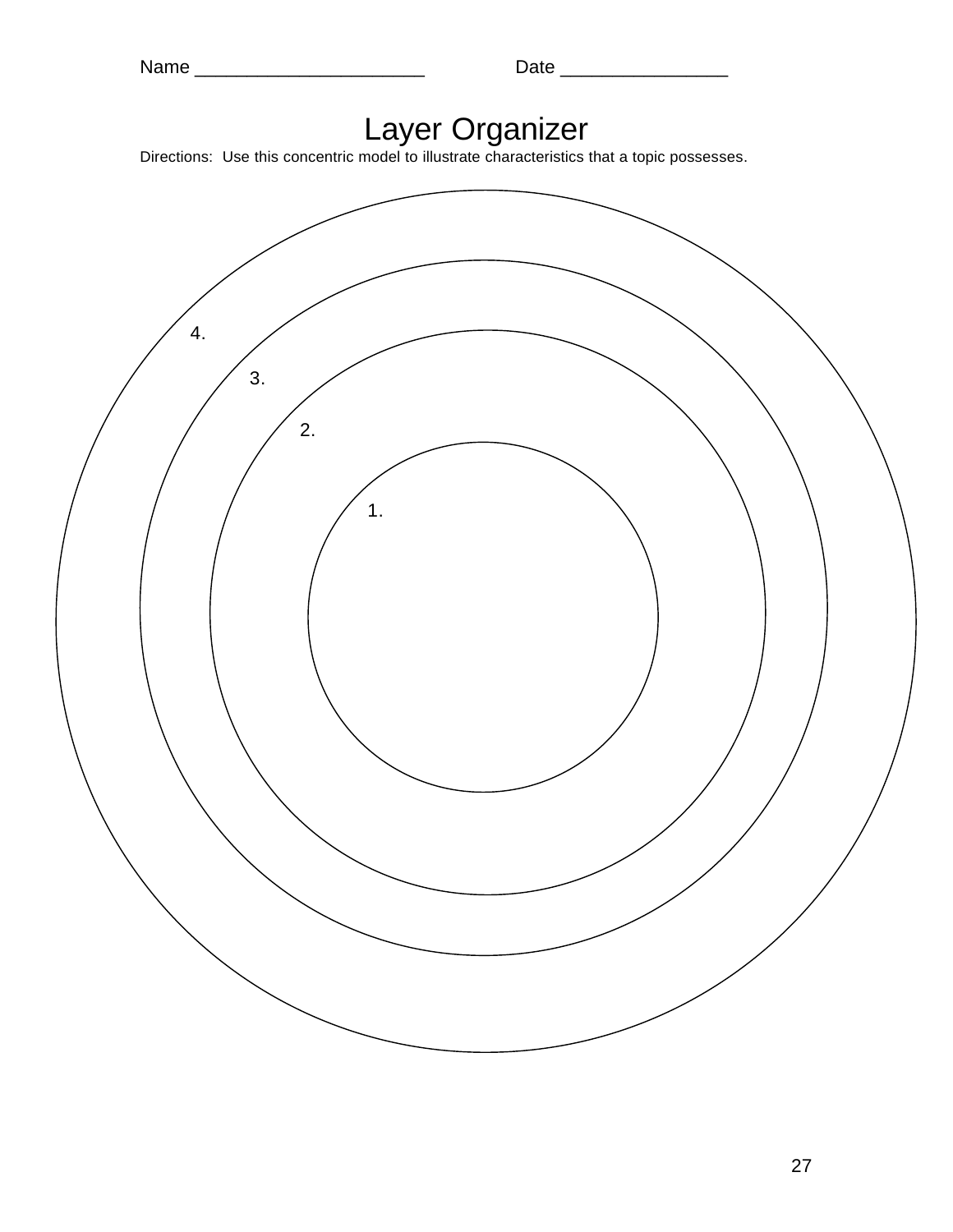### **Overview**

Directions: Pick a topic to explore and list the main ideas in each box. List or describe specific details related to each main idea.



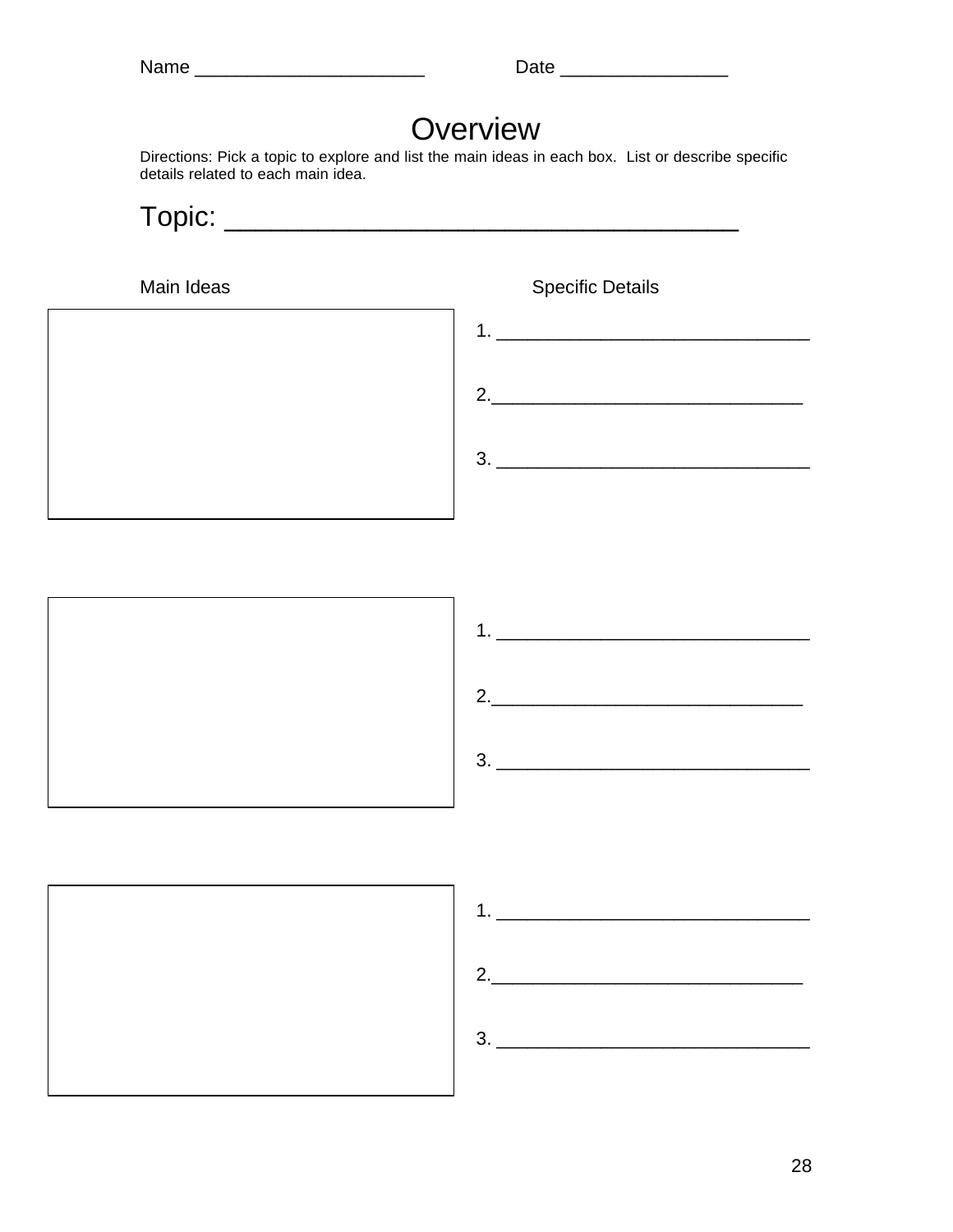## Taxonomy Organizer

Directions: Use this chart to classify organisms according to different categories.

|                | Organism #1 | Organism #2 | Organism #3 | Organism #4 | Organism #5 |
|----------------|-------------|-------------|-------------|-------------|-------------|
| <b>KINGDOM</b> |             |             |             |             |             |
| <b>PHYLUM</b>  |             |             |             |             |             |
| <b>CLASS</b>   |             |             |             |             |             |
| <b>ORDER</b>   |             |             |             |             |             |
| <b>FAMILY</b>  |             |             |             |             |             |
| <b>GENUS</b>   |             |             |             |             |             |
| <b>SPECIES</b> |             |             |             |             |             |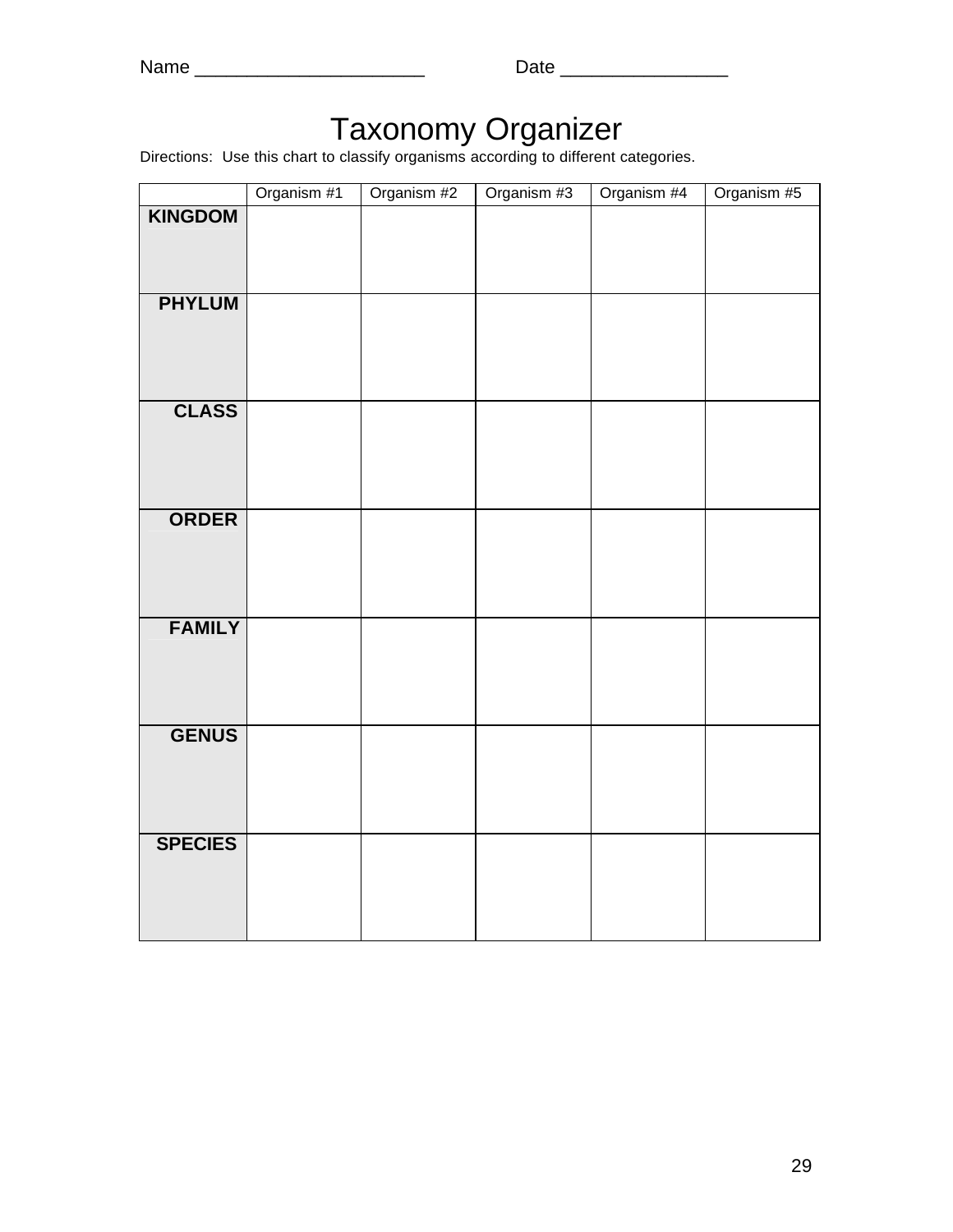# This Week's Weather

Directions: Use this chart to collect data and keep track of weather conditions for a five-day period.

|                              | <b>Monday</b> | <b>Tuesday</b> | Wednesday | <b>Thursday</b> | <b>Friday</b> |
|------------------------------|---------------|----------------|-----------|-----------------|---------------|
|                              |               |                |           |                 |               |
| Date                         |               |                |           |                 |               |
|                              |               |                |           |                 |               |
| Time of Observation          |               |                |           |                 |               |
|                              |               |                |           |                 |               |
| Temperature                  |               |                |           |                 |               |
|                              |               |                |           |                 |               |
| <b>Types of Clouds</b>       |               |                |           |                 |               |
| Observed                     |               |                |           |                 |               |
|                              |               |                |           |                 |               |
| Percentage of Cloud<br>Cover |               |                |           |                 |               |
|                              |               |                |           |                 |               |
| Wind Speed                   |               |                |           |                 |               |
|                              |               |                |           |                 |               |
| <b>Wind Direction</b>        |               |                |           |                 |               |
|                              |               |                |           |                 |               |
| Time of Sunrise              |               |                |           |                 |               |
|                              |               |                |           |                 |               |
| Time of Sunset               |               |                |           |                 |               |
|                              |               |                |           |                 |               |
| Hours of Light               |               |                |           |                 |               |
|                              |               |                |           |                 |               |
| Precipitation                |               |                |           |                 |               |
|                              |               |                |           |                 |               |
| Humidity                     |               |                |           |                 |               |
|                              |               |                |           |                 |               |
| Forecast for Tomorrow        |               |                |           |                 |               |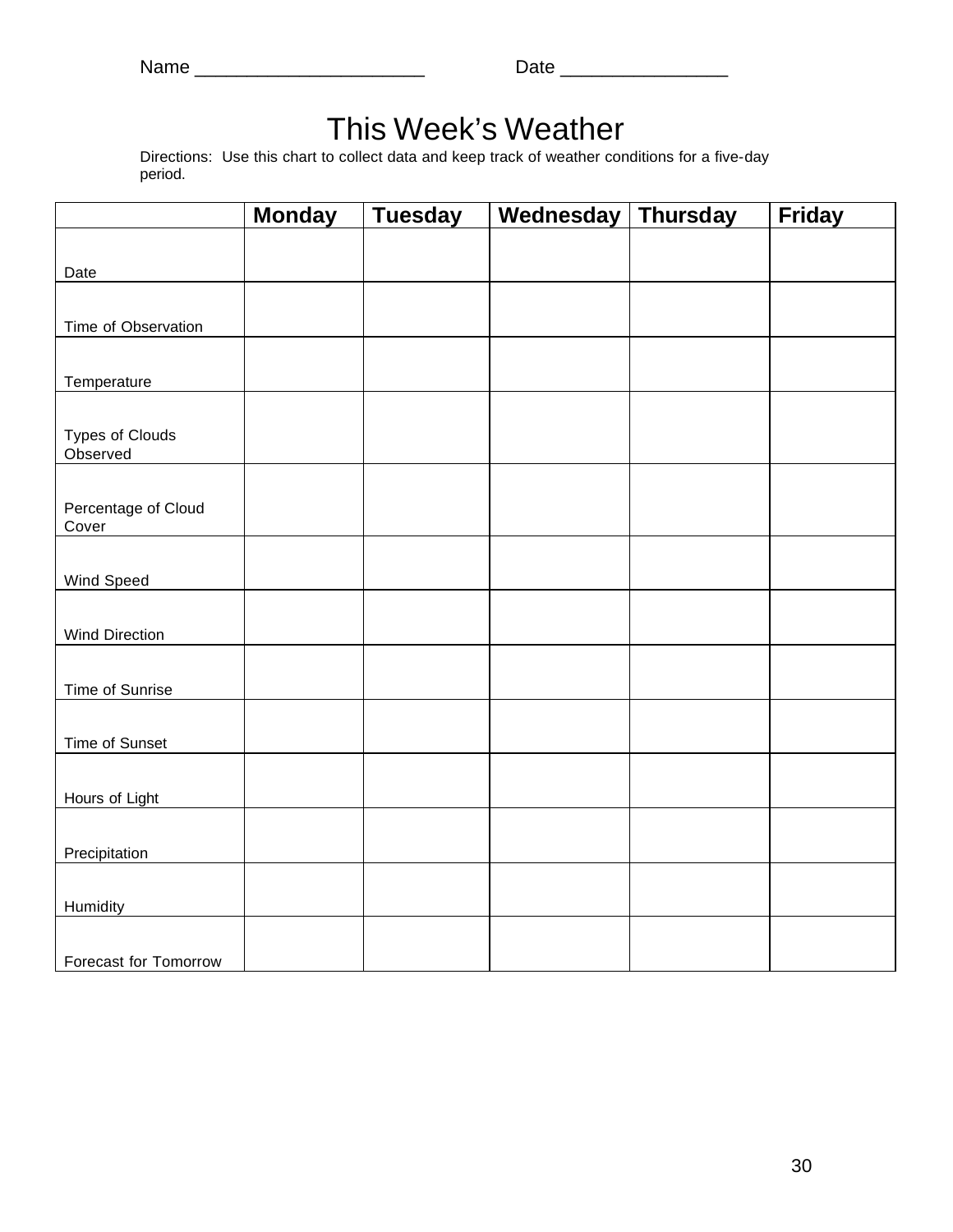## Multiple Intelligence Lesson Plan

Directions: Use this chart to plan lessons that delineate Howard Gardiner's *Eight Intelligences.*

| Logical /<br><b>Mathematical</b><br><b>Component</b> |  |
|------------------------------------------------------|--|
| <b>Spatial / Visual</b><br><b>Component</b>          |  |
| Linguistic /<br><b>Verbal</b><br><b>Component</b>    |  |
| Body /<br><b>Kinesthetic</b><br><b>Component</b>     |  |
| <b>Musical</b><br><b>Component</b>                   |  |
| Interpersonal<br>Component                           |  |
| Intrapersonal<br><b>Component</b>                    |  |
| <b>Naturalistic</b>                                  |  |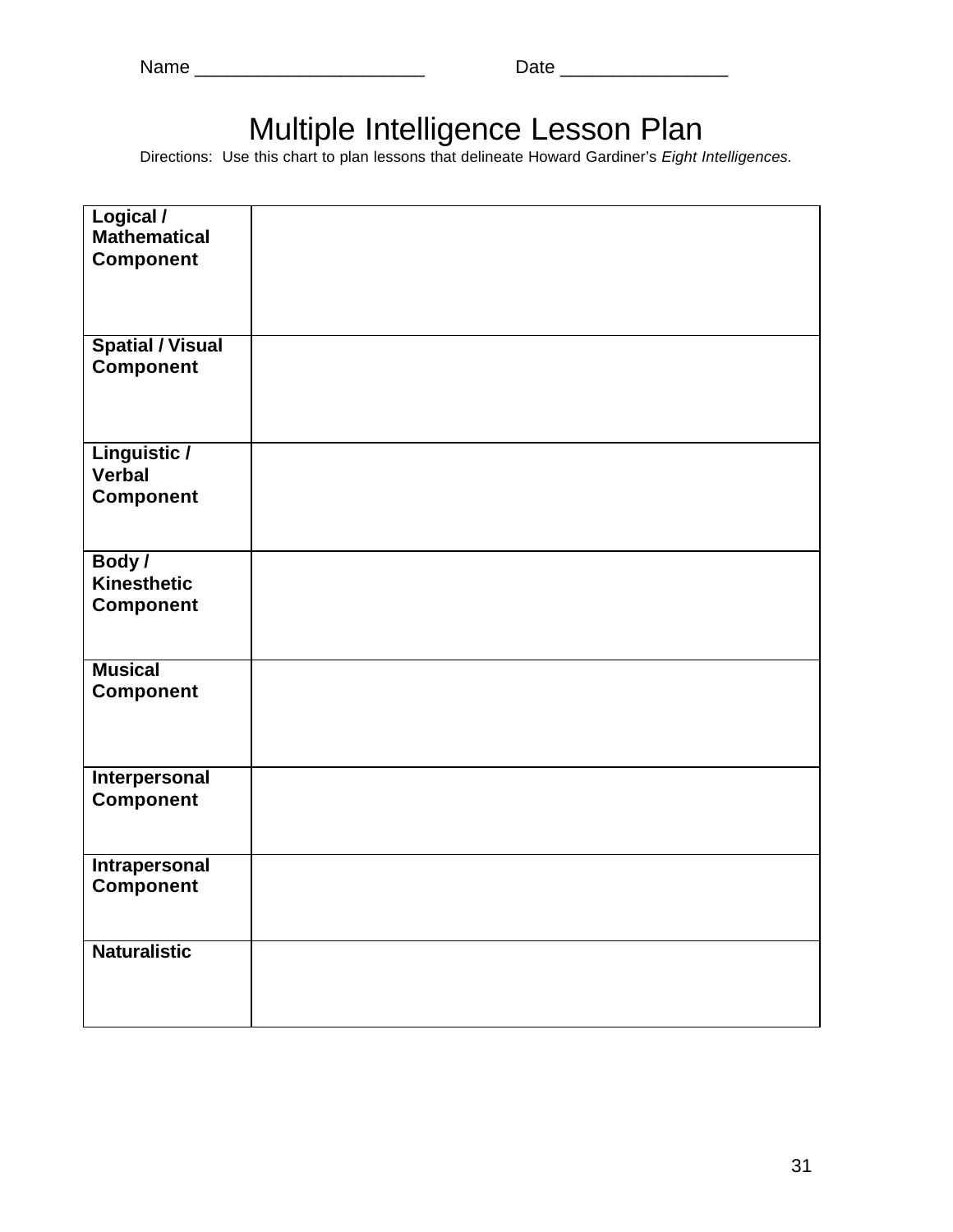